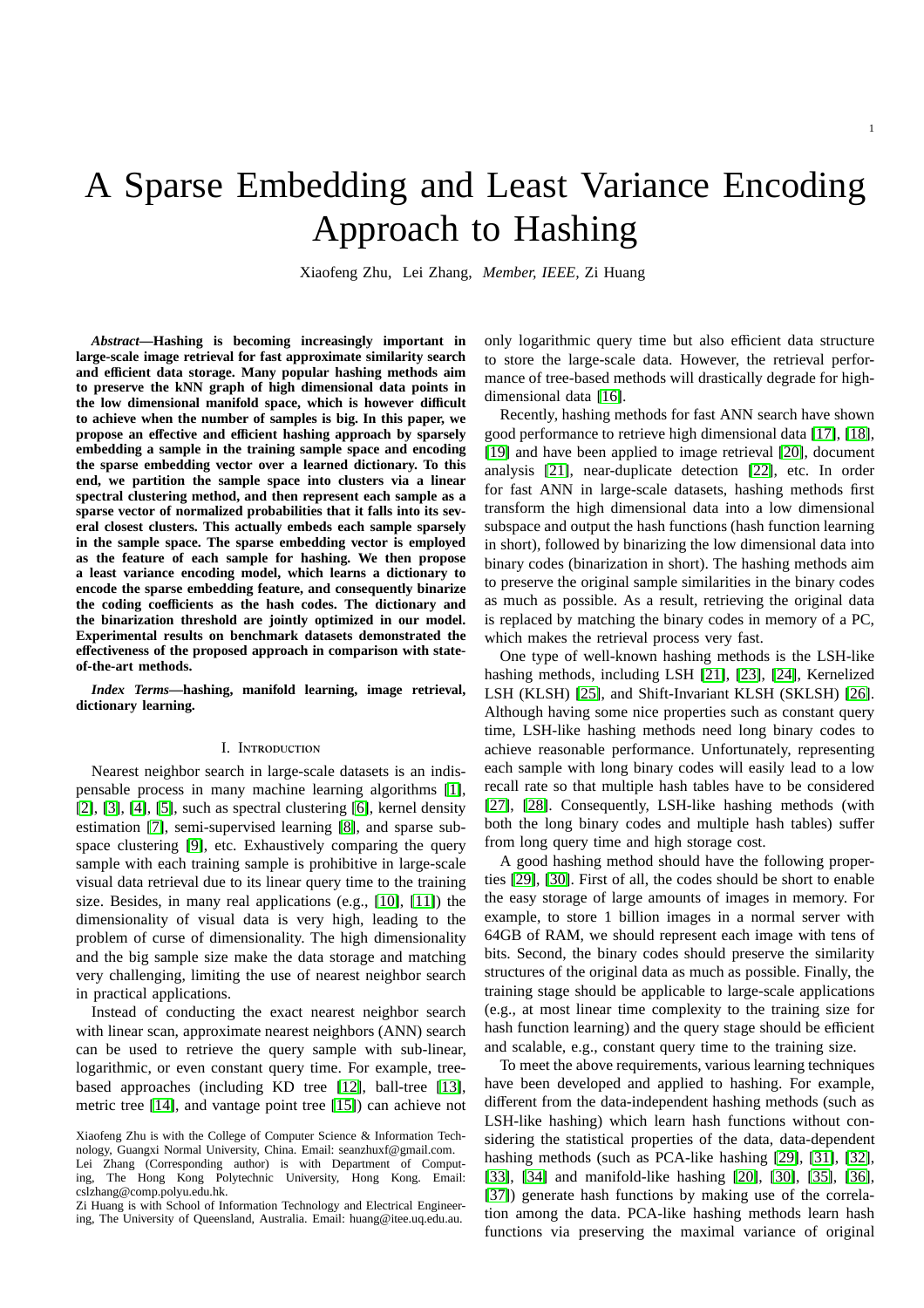

<span id="page-1-0"></span>Fig. 1. Flowchart of the proposed SELVE approach to hashing.

data; however, they assign the same weight to each bit and ignore the fact that different directions have different variances. To address this problem, Spectral Hashing (SH) [\[33\]](#page-12-7) uses a separable Laplacian eigenfunction to prohibit assigning more bits to the directions along which the data have a greater range. However, this approach is a heuristic method and it makes an impractical assumption that the data should uniformly distribute in the high dimensional space. Isotropic Hashing (IsoHash) [\[38\]](#page-12-12) learns the hash functions to produce isotropic variances (equal variances) along different directions. Iterative Quantization (ITQ) [\[32\]](#page-12-6) uses non-orthogonal relaxation or sequential projections to alleviate the problem of unbalanced variances.

Manifold-like hashing methods aims to preserve the neighborhood structures of samples, i.e., similar samples should have similar binary codes. Self-taught hashing (STH) [\[20\]](#page-8-19) preserves the neighborhood structures of single-modality data, while composite hashing with multiple information sources (CHMIS) [\[37\]](#page-12-11). Anchor graph hashing (AGH) [\[39\]](#page-12-13) preserves approximate neighborhood structures by building an anchor graph. The main drawbacks of most manifold-like hashing methods are the high complexity and the out-of-sample extension problem (i.e., no explicit hash functions, such as AGH). Many manifold-like hashing methods preserve the neighborhood structures of training samples by building a sparse kNN graph, which has at least quadratic time complexity. Such a high complexity is prohibitive for large-scale image retrieval. AGH reduces the high time complexity to linear by preserving approximate neighborhood structures. However, it needs to use long binary codes to achieve good hashing performance. In particular, AGH achieves its best performance with 48-bit (or above) binary codes, but its performance can be worse than other representative methods (e.g., ITQ) when shorter binary codes are used.

In this paper, we propose a new hashing approach from a different point of view to previous ones. Instead of building a sparse kNN graph to preserve the neighborhood structures of training samples, we preserve and encode the spatial embedding of each sample in the space spanned by *k* clustering centroids of the training samples, aiming to achieve good hashing performance with short binary codes and linear time complexity. Fig[.1](#page-1-0) illustrates the flowchart of the proposed approach. In the training stage (refer to Fig[.1\(](#page-1-0)a)), we first partition the training samples into *k* clusters by a linear clustering method such as linear spectral clustering [\[40\]](#page-12-14). The obtained *k* centroids are used to measure the distance between a sample and each cluster, and then each training sample can be mapped into the space spanned by the *k* centroids to obtain its spatial embedding. We sparsely represent each sample by its several nearest centroids, and generate a sparse vector of normalized probabilities that it falls into the several closest clusters. This sparse embedding process has linear time complexity and it converts the original high dimensional data into a low dimensional space with approximate neighborhood structure. The resulting low dimensional sparse embedding vectors are used to learn the hash functions.

We consequently propose to learn a dictionary to encode the sparse embedding features with a least variance encoding model, which jointly outputs the hash functions and the binarization threshold. In the test stage (please refer to Fig[.1\(](#page-1-0)b)), the query samples are first converted into binary codes by the learnt hash functions, and fast retrieval can then be conducted via calculating the Hamming distance between the binary codes of query sample and training samples. To further improve the effectiveness of the proposed sparse embedding and least variance encoding (SELVE) approach, we transform the samples into a new space where each cluster is more concentrated, resulting in a sparser embedding vector and better hashing performance.

The proposed SELVE method could learn effective hash functions with short binary codes. Our extensive experimental results on four real-world datasets show that SELVE outperforms many state-of-the-art hashing algorithms ([\[21\]](#page-8-20), [\[41\]](#page-12-15), [\[33\]](#page-12-7), [\[32\]](#page-12-6), [\[39\]](#page-12-13), [\[34\]](#page-12-8), [\[42\]](#page-12-16)) in terms of various kinds of evaluation indices, such as precision-recall, mean precision of Hamming radius 2 (HAM2) and mean average precision (MAP). The success of SELVE mainly comes from the following two aspects. First, the sparse embedding vector is a distinctive indicator of the spatial location of a sample in the whole sample space. Second, the least variance encoding model couples the learning of hash functions with the learning of binarization threshold. As a result, it makes the hash code generation more effective.

The remainder of the paper is organized as follows. The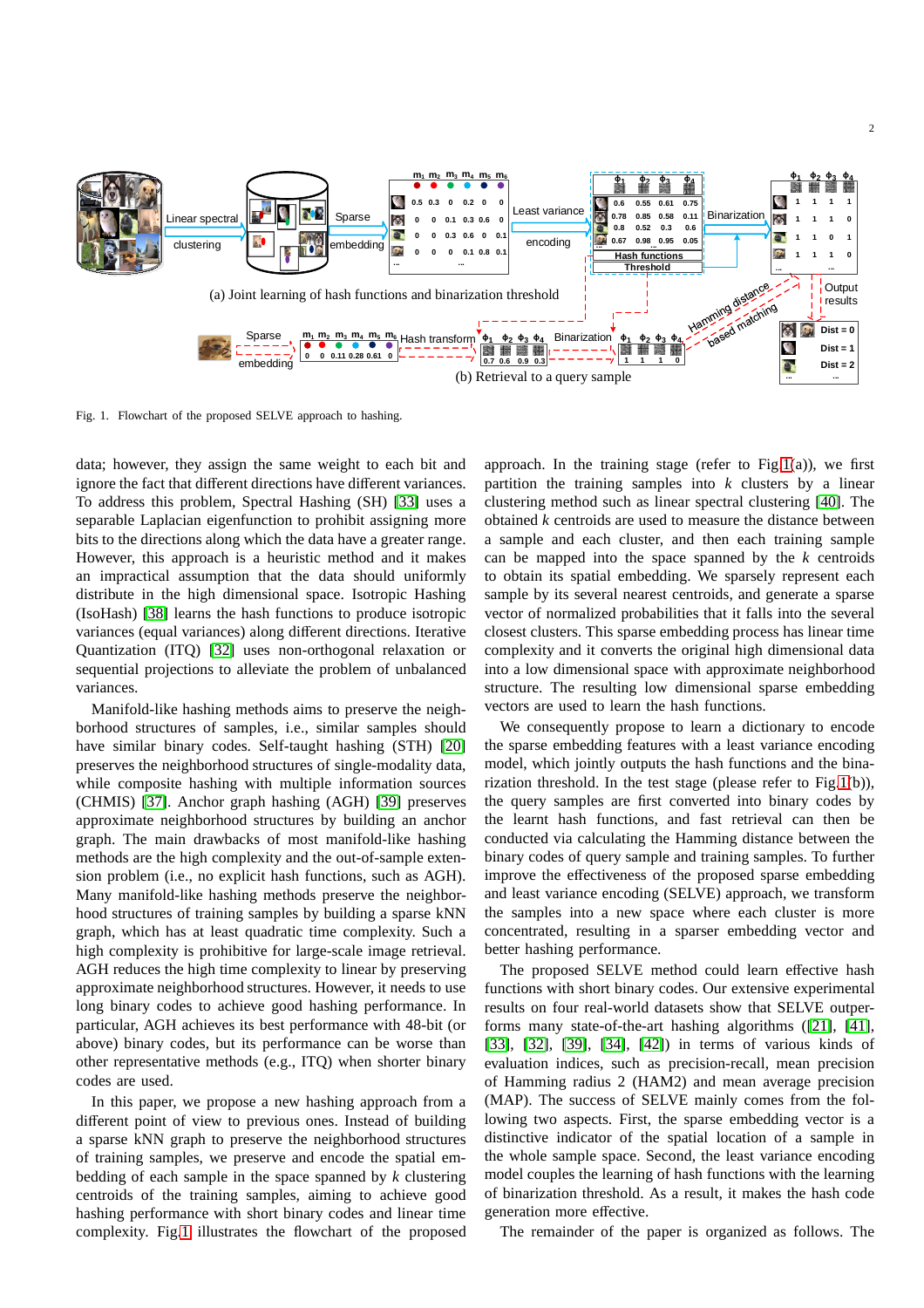proposed approach and its analysis are presented in Section [II.](#page-2-0) Section [III](#page-4-0) reports the experimental results and Section [IV](#page-8-25) concludes the paper.

#### II. The methodology

<span id="page-2-0"></span>In this section, we describe in detail the proposed sparse embedding and least variance encoding (SELVE) approach. In general, given a dataset  $\mathbf{X} \in \mathbb{R}^{d \times n}$  where each sample is a *d*dimensional column vector and there are *n* training samples, our goal is to represent **X** by **B**  $\in \{0, 1\}^{c \times n}$  (where  $c \ll d$ ) such that the neighborhood structure of each training sample  $\mathbf{x}_i$  is still preserved in the Hamming space. To this end, we first represent each training sample as a *k*-dimensional sparse embedding vector (see Section [II-A\)](#page-2-1), which is then encoded over a dictionary (see Section [II-B\)](#page-2-2). Furthermore, we can learn a transformation matrix to make the training samples more concentrated, i.e., achieving a sparser embedding (see Section [II-C\)](#page-3-0). Finally, we summarize the proposed approach (See Section [II-D\)](#page-4-1) and analyze its complexity (see Section  $II-E$ ).

# <span id="page-2-1"></span>*A. Sample representation by spatial embedding*

Many hashing methods (e.g., STH, MFH, etc.) build a sparse kNN graph such that each training sample  $\mathbf{x}_i$  in **X** is represented as an *n*-dimensional sparse vector  $\bar{\mathbf{p}}_i \in \mathbb{R}^n$ , which stands for the relationship between  $\mathbf{x}_i$  and other training samples in **X**. To preserve the neighborhood of each training sample,  $\bar{\mathbf{p}}_i$  is usually constructed by the *k* nearest neighbors to  $\mathbf{x}_i$ ; that is, only *k* elements (or coordinates) in  $\bar{\mathbf{p}}_i$  are nonzeros. However, building such a sparse kNN graph needs at least quadratic time complexity, which is impractical in largescale search.

Instead of building a sparse kNN graph to preserve the neighborhood structures of training samples, we propose to represent each sample as its spare spatial embedding in a low dimensional space. The rationale and motivation of such a strategy are as follows. First of all, if two samples are neighbors, they will have similar spatial location and thus similar spatial embedding. Second, the spatial embedding vector tends to be sparser than the kNN vector because one sample can have many neighbors but it can only be close to several clusters. Third, the spatial embedding has much less complexity than kNN graph building, and the resulting representation vector has much lower dimensionality.

To compute the spatial embedding of the training samples, we first partition the training sample space into *k* (*k* << *n* and  $k < d$ ) cells. This can be simply done by a linear clustering method such as the spectral clustering method in [\[40\]](#page-12-14). As a result, the clustering will output *k* clusters with centroids **m***<sup>i</sup>* ,  $i = 1, 2, \dots, k$ . We denote the Euclidean distance between a sample  $\mathbf{x}_i$  and the centroid  $\mathbf{m}_i$  as

<span id="page-2-5"></span>
$$
r_{i,j} = ||\mathbf{x}_i - \mathbf{m}_j||_2^2 \tag{1}
$$

Like in [\[43\]](#page-12-17), the Euclidean distance  $r_{i,j}$  can be converted into a probability that  $\mathbf{x}_i$  belongs to cluster *j* via the following formula:

$$
p_{i,j} = \frac{exp(-r_{i,j}/\sigma)}{\sum_{l=1}^{k} exp(-r_{i,l}/\sigma)}
$$
(2)

3

where  $\sigma$  is a parameter to control the decay rate of  $p_{i,j}$  with respect to distance  $r_{i,j}$ . For simplicity, we set  $\sigma = 1$  in this paper.

Let  $\mathbf{p}_i = [p_{i,1}, ..., p_{i,j}, ..., p_{i,k}]^T$ , and  $\mathbf{p}_i$  forms a representation of **x***<sup>i</sup>* , characterizing its spatial location in the sample space. Since in general a sample can only belong to one of its several closest clusters, we represent each training sample using its *s*  $(s \ll k)$  nearest centroids, and hence vector  $\mathbf{p}_i$  will be a very sparse vector. Denote by  $p_s$  the  $s^{th}$  largest probability in  $\mathbf{p}_i$ , and let

$$
p'_{i,j} = \begin{cases} p_{i,j} & \text{if } p_{i,j} \ge p_s \\ 0 & \text{if } p_{i,j} < p_s \end{cases} \tag{3}
$$

We then normalize  $p'_{i,j}$  as:

<span id="page-2-7"></span>
$$
\bar{p}_{i,j} = \frac{p'_{i,j}}{\sum_{l=1}^{k} p'_{i,l}}.
$$
\n(4)

Finally we regard

<span id="page-2-6"></span><span id="page-2-3"></span>
$$
\bar{\mathbf{p}}_i = [\bar{p}_{i,1}, ..., \bar{p}_{i,j}, ..., \bar{p}_{i,k}]^T
$$
 (5)

as the sparse embedding feature vector of **x***<sup>i</sup>* .

#### <span id="page-2-2"></span>*B. Least variance encoding via dictionary learning*

Denote by  $P = [\bar{p}_1, \bar{p}_2, ..., \bar{p}_n] \in \mathbb{R}^{k \times n}$  the sparse embedding feature set of the training samples. The next step is to learn the hash functions from **P** to convert  $\bar{p}_i$  into binary codes. To this end, we propose to encode each  $\bar{\mathbf{p}}_i$  over a dictionary  $\Phi$ and binarize its coding vector as the hash codes. We propose the following model to learn the desired dictionary:

$$
\min_{\Phi, \Lambda} \quad \|\mathbf{P} - \Phi \Lambda\|_{F}^{2} + \lambda \sum_{i=1}^{n} \|\alpha_{i} - \mu\|_{2}^{2}, \quad s.t. \quad \|\phi_{j}\|_{2}^{2} = 1 \tag{6}
$$

where  $\mathbf{\Phi} \in \mathbb{R}^{k \times c}$  is called the encoding dictionary and each atom  $\phi_j \in \mathbb{R}^k$  of  $\Phi$  has unit  $\ell_2$ -norm;  $\Lambda = [\alpha_1, ..., \alpha_n] \in \mathbb{R}^{c \times n}$ is the coding matrix of **P** over  $\Phi$  and  $\alpha_i$  is the coding vector of  $\bar{\mathbf{p}}_i$ ;  $\boldsymbol{\mu} = \frac{1}{n} \sum_{i=1}^n \alpha_i$  is the mean of all coding vectors; the rationale of the regularization term  $\|\boldsymbol{\alpha}_i - \boldsymbol{\mu}\|_2^2$  is to reduce the variance of coding vectors  $\alpha_i$  so that similar  $\bar{\mathbf{p}}_i$  can more likely have similar codes; and  $\lambda$  is a constant.

The proposed least variance encoding (LVE) model in Eq[.6](#page-2-3) jointly optimizes the dictionary  $\Phi$  and the coding matrix  $\Lambda$ , while the mean vector  $\mu$  is simultaneously obtained with  $\Lambda$ . Via the LVE model, the learned dictionary  $\Phi$  can be directly converted into the desired *hash functions* (see Eq[.13](#page-3-1) and Eq[.14\)](#page-3-2), while the mean vector  $\mu$  can be directly taken as the *binarization threshold* to binarize  $\alpha_i$  (see Eq[.14\)](#page-3-2). Since the hash functions and the binarization threshold are jointly optimized, the loss caused by the hashing can be more effectively reduced. There are interactions between the threshold and the hash functions in the optimization process. In contrast, many existing hashing methods [\[20\]](#page-8-19), [\[44\]](#page-12-18) learn the hash functions and the threshold separately.

The minimization in Eq[.6](#page-2-3) is not jointly convex but it is convex w.r.t. either  $\Phi$  or  $\Lambda$  when another is fixed. Therefore, we optimize  $\Phi$  and  $\Lambda$  alternatively. We first randomly initialize  $Φ$  and optimize  $Λ$  by fixing  $Φ$ . Eq[.6](#page-2-3) becomes:

<span id="page-2-4"></span>
$$
\min_{\Lambda} \|\mathbf{P} - \mathbf{\Phi}\Lambda\|_{F}^{2} + \lambda \sum_{i=1}^{n} \|\mathbf{\alpha}_{i} - \mathbf{\mu}\|_{2}^{2} \tag{7}
$$

After some mathematical derivation, we have the following analytical solution to each  $\alpha_i$  in  $\Lambda$ :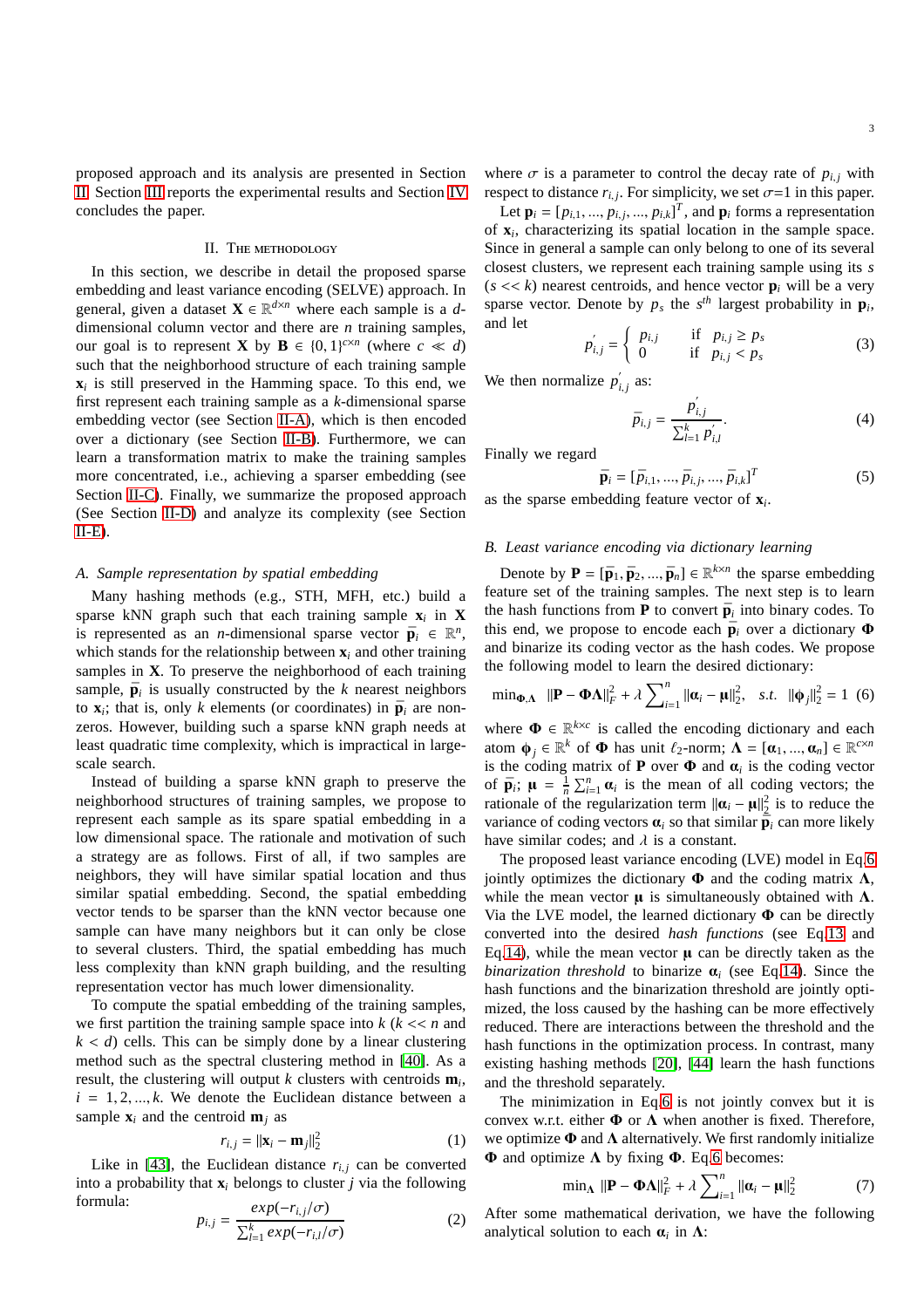$$
\hat{\mathbf{\alpha}}_i = \arg \min_{\mathbf{\Lambda}} \|\mathbf{P} - \mathbf{\Phi} \mathbf{\Lambda}\|_F^2 + \lambda \sum_{i=1}^n \langle \mathbf{\alpha}_i - \mathbf{\mu}, \mathbf{\alpha}_i - \mathbf{\mu} \rangle \qquad (8)
$$
  
\n
$$
= \arg \min_{\mathbf{\Lambda}} \|\mathbf{P} - \mathbf{\Phi} \mathbf{\Lambda}\|_F^2 + \lambda \sum_{i=1}^n (\langle \mathbf{\alpha}_i, \mathbf{\alpha}_i \rangle - 2 \langle \mathbf{\alpha}_i, \mathbf{\mu} \rangle + \langle \mathbf{\mu}, \mathbf{\mu} \rangle)
$$
  
\n
$$
= \arg \min_{\mathbf{\Lambda}} \|\mathbf{P} - \mathbf{\Phi} \mathbf{\Lambda}\|_F^2 + \lambda \sum_{i=1}^n \|\mathbf{\alpha}_i\|_2^2 - \lambda n \|\mathbf{\mu}\|_2^2
$$

Let the partial derivative of Eq[.8](#page-3-3) with respect to  $\alpha_i$  equal 0, we have:

$$
(\mathbf{\Phi}^T \mathbf{\Phi} + \lambda \mathbf{I}) \hat{\mathbf{\alpha}}_i - \mathbf{\Phi}^T \bar{\mathbf{p}}_i = \lambda (\mathbf{\Phi}^T \mathbf{\Phi})^{-1} (\mathbf{\Phi}^T \frac{1}{n} \sum_{i=1}^n \bar{\mathbf{p}}_i)
$$
(9)

where **I** is an identity matrix. Finally, we obtain the following analytical solution to each  $\alpha_i$  in  $\Lambda$ :

<span id="page-3-4"></span>
$$
\hat{\mathbf{\alpha}}_i = (\mathbf{\Phi}^T \mathbf{\Phi} + \lambda \mathbf{I})^{-1} (\mathbf{\Phi}^T \bar{\mathbf{p}}_i + \lambda (\mathbf{\Phi}^T \mathbf{\Phi})^{-1} \mathbf{\Phi}^T \mathbf{z}) \tag{10}
$$

where  $\mathbf{z} = \frac{1}{n} \sum_{i=1}^{n} \bar{\mathbf{p}}_i$  is the mean of all vectors  $\bar{\mathbf{p}}_i$ .

Fixing 
$$
\Lambda
$$
, the minimization problem in Eq.6 is reduced to

$$
\min_{\Phi} \|\mathbf{P} - \mathbf{\Phi} \mathbf{\Lambda}\|_F^2, \quad s.t. \quad \|\phi_j\|_2^2 = 1 \tag{11}
$$
  
via which the dictionary  $\Phi$  can be updated by methods such

as [\[45\]](#page-12-19).

The coding matrix  $\Lambda$  and dictionary  $\Phi$  are alternatively updated until convergence or the maximum iteration number is reached. Once  $\Lambda$  and dictionary  $\Phi$  are learnt, we let

$$
\begin{cases} \mathbf{T} = (\mathbf{\Phi}^T \mathbf{\Phi} + \lambda \mathbf{I})^{-1} \mathbf{\Phi}^T \\ \beta = \lambda (\mathbf{\Phi}^T \mathbf{\Phi} + \lambda \mathbf{I})^{-1} (\mathbf{\Phi}^T \mathbf{\Phi})^{-1} \mathbf{\Phi}^T \mathbf{z} \end{cases}
$$
(12)

According to Eq[.10,](#page-3-4) we have

<span id="page-3-1"></span>
$$
\boldsymbol{\alpha}_i = \mathbf{T} \bar{\mathbf{p}}_i + \boldsymbol{\beta}.
$$
 (13)

Eq[.13](#page-3-1) gives our hash function; that is, the real-valued code vector  $\boldsymbol{\alpha}_i$  is obtained by projecting the feature  $\bar{\boldsymbol{p}}_i$  onto **T** and then shifting with  $\beta$ .

With all  $\alpha_i$  available, we obtain the mean vector via  $\mu$  =  $\frac{1}{n} \sum_{i=1}^{n} \alpha_i$ . We then binarize  $\alpha_i$ ,  $i = 1, ..., n$ , as follows:

$$
\begin{cases}\n\mathbf{b}_i(j) = 1 & if \quad \alpha_i(j) \ge \mu(j) \\
\mathbf{b}_i(j) = 0 & if \quad \alpha_i(j) < \mu(j)\n\end{cases} \tag{14}
$$

where  $j = 1, \ldots, c$ . That is, the mean value is used as the threshold for binarization. Finally, we obtain the binary codes  $\mathbf{B} = [\mathbf{b}_1, ..., \mathbf{b}_n]$  of the original training samples in **X**.

The rationale of the least variance regularization  $\sum_{i=1}^{n} ||\boldsymbol{\alpha}_i - \boldsymbol{\mu}||_2^2$  in Eq[.7](#page-2-4) is twofold. On one hand, the least variance regularization is used to penalize the deviation of each hash value (i.e., the real value of hash code) from the mean (i.e., the threshold). This reduces the impact of outliers in the process of hash function learning. On the other hand, it makes the learning of threshold (i.e.,  $\mu$ ) and the learning of hash codes unified. In contrast, traditional methods usually set the threshold separately after the real hash values are learned. In each iteration of SELVE training,  $\mu$  is adjusted by the real valued hash codes (i.e.,  $\alpha_i$ ). Those  $\alpha_i$  are used to update the dictionary  $\Phi$ , while  $\Phi$  will be used to update  $\alpha_i$ in return. This iterative process makes the final threshold fits much better the hash codes and the given data.

In the test stage, given a new data point **y**, we first calculate its sparse embedding feature vector  $\bar{\mathbf{p}}_y$  using Eqs.[\(1](#page-2-5)[-5\)](#page-2-6), and then compute its real-valued code vector  $\alpha$ <sub>*y*</sub> using Eq[.13,](#page-3-1) and obtain its binary codes  $\mathbf{b}_y$  by Eq[.14.](#page-3-2) Finally, the Hamming distance between  $\mathbf{b}_y$  and **B** is computed to find the nearest neighbours of **y**.

## <span id="page-3-3"></span><span id="page-3-0"></span>*C. Enhanced sparse embedding*

From Section [II-A](#page-2-1) and Section [II-B,](#page-2-2) we see that the hash function learning is to encode the spatial embedding vector  $\bar{\mathbf{p}}_i$  of the training sample  $\mathbf{x}_i$ . Intuitively, if we can have a sparser embedding representation of **x***<sup>i</sup>* , i.e., only a couple of elements in  $\bar{\mathbf{p}}_i$  are significant, the sample  $\mathbf{x}_i$  can be better identified in the space spanned by the training samples. This can consequently make the binary codes more informative. To this end, we propose an enhanced sparse embedding (E-SE) of the training samples in **X**. Our goal is to learn a transformation matrix, denote by  $\mathbf{W} \in \mathbb{R}^{l \times d}$ , so that in the new space spanned by  $X' = WX \in \mathbb{R}^{l \times n}$ , each cluster can be more concentrated. That is, after the transformation each sample in cluster *k* will be closer to its centroid and farther to other centroids, resulting in a sparser embedding vector of each sample.

<span id="page-3-7"></span>The learning of such a **W** can be performed based on the *k* clustering results of **X**. Denote by  $X_j$ ,  $j = 1, ..., k$ , the set of training samples in the  $j<sup>th</sup>$  cluster with the centroid  $\mathbf{m}_j$ . Let  $\mathbf{M}_j$ be a matrix which has the same size as  $X_i$  but each column of **M**<sub>*j*</sub> is **m**<sub>*j*</sub>. Let  $\Gamma_j = \mathbf{X}_j - \mathbf{M}_j$ . We can see that  $\|\Gamma_j\|_F^2$  reflects the variance of the training samples in cluster **X***<sup>j</sup>* . The goal of E-SE is to find a transformation matrix  $\mathbf{W} \in \mathbb{R}^{l \times d}$  ( $l \le d$ ) such that **WX** can preserve the energy of **X**, while the variance of each cluster  $\mathbf{X}_i$  can be reduced (i.e., the cluster is more concentrated). This leads to the following objective function [\[46\]](#page-12-20):

<span id="page-3-8"></span><span id="page-3-5"></span>
$$
\begin{aligned}\n\text{min}_{\mathbf{W}} \|\mathbf{X} - \mathbf{W}^T \mathbf{W} \mathbf{X}\|_F^2 + \gamma \sum_{j=1}^k \|\mathbf{W} \mathbf{\Gamma}_j\|_F^2, \\
\text{s.t., } \mathbf{W} \mathbf{W}^T = \mathbf{I}\n\end{aligned} \n\tag{15}
$$

where  $\gamma$  is a tuning parameter.

<span id="page-3-2"></span>In Eq[.15,](#page-3-5) the term  $||\mathbf{X} - \mathbf{W}^T \mathbf{W} \mathbf{X}||_F^2$  is a data fidelity term, ensuring that **X** can be well reconstructed from its transformed data **WX**. The second term  $||\mathbf{W}\mathbf{\Gamma}_j||_F^2$  is a regularization term, enforcing that each cluster has less variance after transformation. One can see that if we set  $\gamma = 0$ , Eq[.15](#page-3-5) will be reduced to PCA. By setting a suitable value of  $\gamma$ , the learned transformation matrix **W** will make the sample distribution more concentrated while preserving the energy of original training samples.

Let  $\Gamma = [\Gamma_1, ..., \Gamma_k]$ , the minimization of Eq[.15](#page-3-5) is equivalent to:

<span id="page-3-6"></span>
$$
\begin{aligned}\n\min_{\mathbf{W}} tr \{ (\mathbf{X} - \mathbf{W}^T \mathbf{W} \mathbf{X})^T (\mathbf{X} - \mathbf{W}^T \mathbf{W} \mathbf{X}) + \gamma W \mathbf{\Gamma} \mathbf{\Gamma}^T \mathbf{W}^T \} \quad (16) \\
&= \min_{\mathbf{W}} tr \{ \mathbf{X}^T \mathbf{X} - 2 \mathbf{X}^T \mathbf{W}^T \mathbf{W} \mathbf{X} + \mathbf{X}^T \mathbf{W}^T \mathbf{W} \mathbf{W}^T \mathbf{W} \mathbf{X} + \gamma \mathbf{W} \mathbf{\Gamma} \mathbf{\Gamma}^T \mathbf{W}^T \} \\
&= \min_{\mathbf{W}} tr \{ \mathbf{X}^T \mathbf{X} - \mathbf{X}^T \mathbf{W}^T \mathbf{W} \mathbf{X} + \gamma \mathbf{W} \mathbf{\Gamma} \mathbf{\Gamma}^T \mathbf{W}^T \} \\
&= \min_{\mathbf{W}} tr \{ \mathbf{W} (\gamma \mathbf{\Gamma} \mathbf{\Gamma}^T - \mathbf{X}^T \mathbf{X}) \mathbf{W}^T + \mathbf{X}^T \mathbf{X} \} \\
&= \max_{\mathbf{W}} tr \{ \mathbf{W} (\mathbf{X} \mathbf{X}^T - \gamma \mathbf{\Gamma} \mathbf{\Gamma}^T) \mathbf{W}^T \}\n\end{aligned}
$$

Clearly, the desired **W** can be solved by applying Singular Value Decomposition (SVD) to the matrix  $(\mathbf{XX}^T - \gamma \mathbf{\Gamma} \mathbf{\Gamma}^T)$ ; that is, **W** is composed by the *l* eigenvectors associated with the first *l* largest eigenvalues of  $(\mathbf{X}\mathbf{X}^T - \gamma \mathbf{\Gamma}\mathbf{\Gamma}^T)$ .

With the learned **W**, we transform **X** into  $X' = WX$ , and the sparse embedding is applied to  $X'$  using the method described in Section [II-A.](#page-2-1) The geometric illustration of the role of the transform matrix **W** is shown in Fig[.2.](#page-4-3)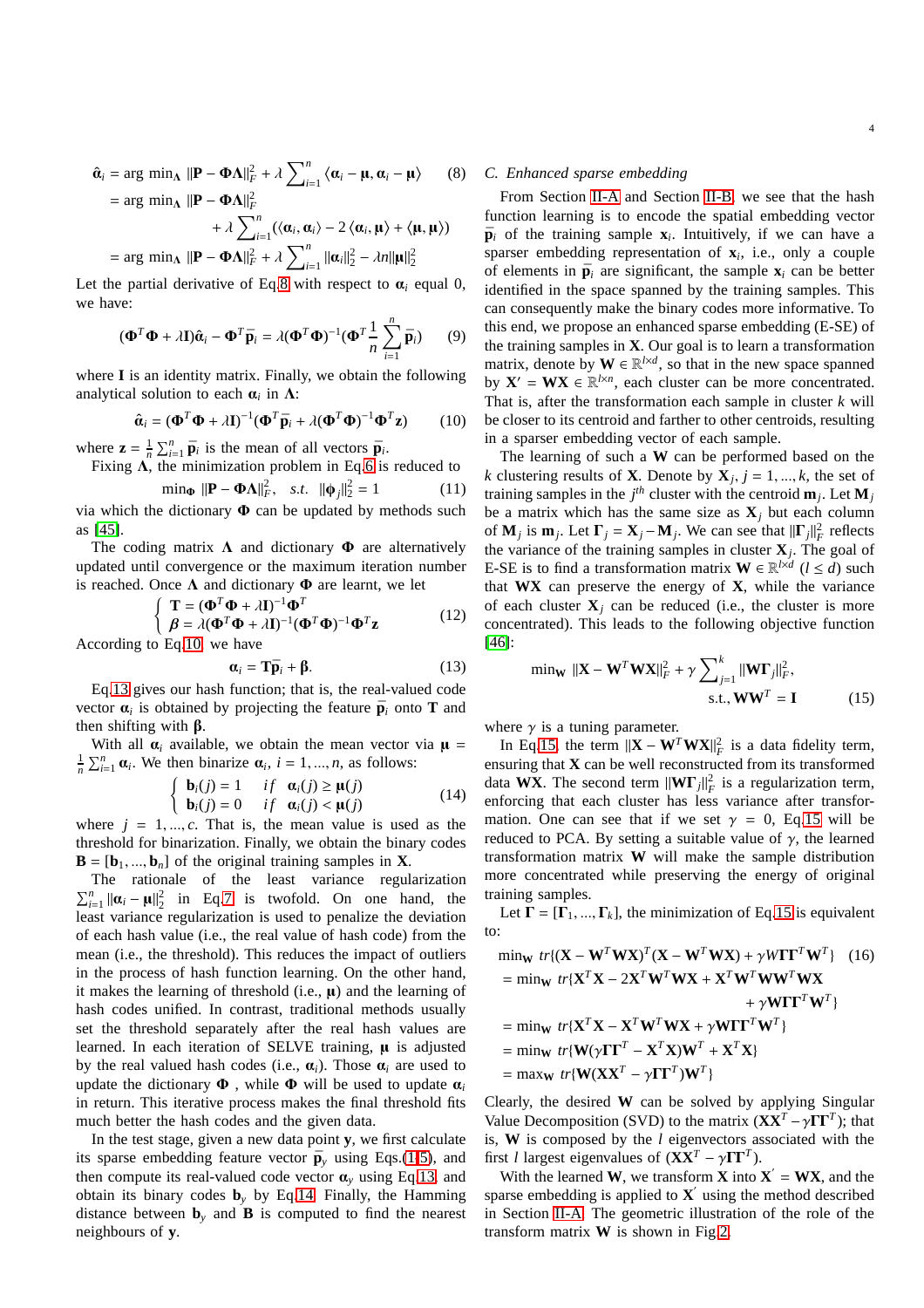

<span id="page-4-3"></span>Fig. 2. Illustration of the role of transform **W**. (a) Two clusters before transform; (b) the two clusters after transform. One can see that the data distribution is more concentrated after transform. Some points originally locate in the boundary of the two clusters are moved inward so that they will have a more concentrated and sparser spatial embedding.

#### <span id="page-4-1"></span>*D. Summary of the algorithm*

<span id="page-4-4"></span>**<sup>12</sup>** Compute **B** by Eq[.14;](#page-3-2)

The proposed approach in the original space spanned by **X** is abbreviated as SELVE, while the proposed method in the transformed space spanned by  $X'$  is abbreviated as E-SELVE. Since SELVE can be viewed as a special case of E-SELVE, we summarize the E-SELVE algorithm in Algorithm [1](#page-4-4) (training stage) and Algorithm [2](#page-4-5) (test stage).

| <b>Algorithm 1:</b> The Algorithm of E-SELVE: Training Stage                                                                                                                                                                      |  |  |  |  |  |  |
|-----------------------------------------------------------------------------------------------------------------------------------------------------------------------------------------------------------------------------------|--|--|--|--|--|--|
| <b>Input:</b> training data: $\mathbf{X} \in \mathbb{R}^{d \times n}$ ; c (the number of bits); l                                                                                                                                 |  |  |  |  |  |  |
| (the dimensionality of transformed space); $k$ (the                                                                                                                                                                               |  |  |  |  |  |  |
| number of centroids).                                                                                                                                                                                                             |  |  |  |  |  |  |
| <b>Output:</b> $\mathbf{B} \in \mathbb{R}^{c \times n}$ , $\mathbf{W} \in \mathbb{R}^{d \times l}$ , $\mathbf{T} \in \mathbb{R}^{c \times k}$ , $\boldsymbol{\beta} \in \mathbb{R}^{k}$ , $\boldsymbol{\mu} \in \mathbb{R}^{c}$ . |  |  |  |  |  |  |
| 1 Perform a clustering method on $X$ to obtain $k$ centroids                                                                                                                                                                      |  |  |  |  |  |  |
| $\mathbf{m}_i$ ;                                                                                                                                                                                                                  |  |  |  |  |  |  |
| 2 Compute W by Eq.16;                                                                                                                                                                                                             |  |  |  |  |  |  |
| $3 \mathbf{X} = \mathbf{W} \mathbf{X}, \mathbf{m}_i = \mathbf{W} \mathbf{m}_i;$                                                                                                                                                   |  |  |  |  |  |  |
| 4 Compute $P$ by Eq.4;                                                                                                                                                                                                            |  |  |  |  |  |  |
| $\mathbf{s} \ \mathbf{\Phi} = \text{rand}(l, c);$                                                                                                                                                                                 |  |  |  |  |  |  |
| repeat<br>6                                                                                                                                                                                                                       |  |  |  |  |  |  |
| Update $\Phi$ by Eq.11;<br>7                                                                                                                                                                                                      |  |  |  |  |  |  |
| Update T and $\beta$ by Eq.12;<br>8                                                                                                                                                                                               |  |  |  |  |  |  |
| Update $\alpha$ by Eq.13;<br>$\boldsymbol{9}$                                                                                                                                                                                     |  |  |  |  |  |  |
| $\mathbf{u} = \text{mean}(\alpha);$<br>10                                                                                                                                                                                         |  |  |  |  |  |  |
| 11 <b>until</b> <i>Convergence</i> ;                                                                                                                                                                                              |  |  |  |  |  |  |

| <b>Algorithm 2:</b> The Algorithm of E-SELVE: Test Stage                                                                                                              |  |  |  |  |  |  |
|-----------------------------------------------------------------------------------------------------------------------------------------------------------------------|--|--|--|--|--|--|
| <b>Input:</b> $y \in \mathbb{R}^d$ , $B \in \mathbb{R}^{c \times n}$ , $W \in \mathbb{R}^{d \times l}$ , $T \in \mathbb{R}^{c \times k}$ , $\beta \in \mathbb{R}^k$ , |  |  |  |  |  |  |
| $\mathbf{u} \in \mathbb{R}^c$                                                                                                                                         |  |  |  |  |  |  |
| <b>Output:</b> $\mathbf{b}_v \in \mathbb{R}^c$ .                                                                                                                      |  |  |  |  |  |  |
| $y = Wy;$                                                                                                                                                             |  |  |  |  |  |  |
| 2 Compute $\bar{p}_y$ by Eq.4;                                                                                                                                        |  |  |  |  |  |  |
| 3 Compute $\alpha$ <sub>v</sub> by Eq.13;                                                                                                                             |  |  |  |  |  |  |
| 4 Compute $\mathbf{b}_v$ by Eq.14;                                                                                                                                    |  |  |  |  |  |  |
| 5 Match $\mathbf{b}_v$ to <b>B</b> ;                                                                                                                                  |  |  |  |  |  |  |

<span id="page-4-5"></span>The transform used in the proposed E-SE step is a PCAlike subspace learning method. Different from PCA which preserves the maximal variance (a.k.a., the energy) after the transformation, the proposed transform preserves the energy while making the clusters more concentrated, aiming at obtaining a sparser embedding vector of each sample. Traditional PCA is a special case of our transformation, i.e., setting  $\gamma = 0$  in Eq[.15.](#page-3-5) By setting  $\gamma > 0$ , the proposed E-SELVE method can achieve better hashing accuracy than setting  $\gamma = 0$  (i.e., using PCA for transform). For example, in the experiment on the MNIST dataset (Please refer to Section [III-D](#page-6-0) for details), the HAM2 results of the proposed hashing method are 0.8805 and 0.8712, respectively, for  $\gamma = 0.1$  and  $\gamma = 0$ . In addition,

our E-SELVE algorithm is not sensitive to the selection of  $\gamma$ . On the other hand, the SE step in our method embeds the sample sparsely in the manifold subspace. It aims to build an approximate kNN graph with linear time complexity, which is favorable for large-scale hashing. The conventional manifold learning methods (e.g., [\[47\]](#page-12-21), [\[48\]](#page-12-22), [\[49\]](#page-12-23)) build an exact kNN graph, which have at least quadratic time complexity and are prohibitive for large-scale hashing applications.

As in most dictionary learning methods [\[45\]](#page-12-19), [\[50\]](#page-12-24), the LVE step in the proposed hashing algorithm is not jointly convex to  $\Phi$  and  $\Lambda$ , but it is convex to each of them when another one is fixed. In the alternative optimization, the energy will decrease step by step. In Fig. [3](#page-5-0) we plot the convergence curves of the proposed E-SELVE hashing method on the datasets used in our experiments (please refer to Section [III](#page-4-0) for details). One can see that the value of objective function decreases rapidly in the first several iterations and then becomes stable after about ten iterations.

### <span id="page-4-2"></span>*E. Time and space complexity*

In E-SELVE, the time complexities of clustering method [\[40\]](#page-12-14), sparse embedding, hash function learning, binarization, and E-SE transform learning are  $O(dkn)$  [\[40\]](#page-12-14),  $O(lkn + scn)$ ,  $O(t(c^2d + cdn + c^3 + c^2n))$ ,  $O(cn)$  and  $O(d^3)$ , respectively, in the training stage, where *t* refers to the number of iterations in learning  $\Phi$ . In the test stage, it will cost  $O(dk + kl + sc)$ for E-SE representation, hashing transform and binarization, plus  $O(1)$  for performing inverse lookup in the hash table. Considering that *l* is much smaller than *d*, and *s* and *c* are usually small numbers, the time complexity of E-SELVE is basically  $O(dkn + d^3)$  in the training stage and  $O(dk)$  in the test stage. Without the E-SE transform, the time complexity of SELVE is O(*dkn*) in the training stage and O(*dk*) in the test stage. Table 1 compares the time complexity of E-SELVE with those of representative algorithms such as LSH [\[21\]](#page-8-20), LSI [\[41\]](#page-12-15), SH [\[33\]](#page-12-7), ITQ [\[32\]](#page-12-6) AGH[\[39\]](#page-12-13), MDSH [\[34\]](#page-12-8) and SpH [\[42\]](#page-12-16).

The space complexity of E-SELVE is about  $O(d(l + k + n))$ in the training stage and  $O(dI + ck)$  plus  $O(cn)$  (binary bits) in the test stage, while for SELVE the space complexity is  $O(d(k+n))$  in the training stage and  $O(ck)$  plus  $O(cn)$  (binary bits) in the test stage.

## III. Experimental results

<span id="page-4-0"></span>We compare our proposed methods with two baseline approaches, LSH [\[21\]](#page-8-20) and LSI [\[41\]](#page-12-15), and five state-of-the-arts, SH [\[33\]](#page-12-7), ITQ [\[32\]](#page-12-6), AGH [\[39\]](#page-12-13), SPH [\[42\]](#page-12-16), and MDSH [\[34\]](#page-12-8), on four widely used datasets, including MNIST  $(70K)^1$ , CIFAR(60K) [\[51\]](#page-12-25), NUS-WIDE (193K) [\[52\]](#page-12-26) and GIST (500K) [\[53\]](#page-12-27). Note that AGH has two variants and we use the one with better results (i.e., 2-AGH in the original paper).

```
1http://yann.lecun.com/exdb/mnist/
```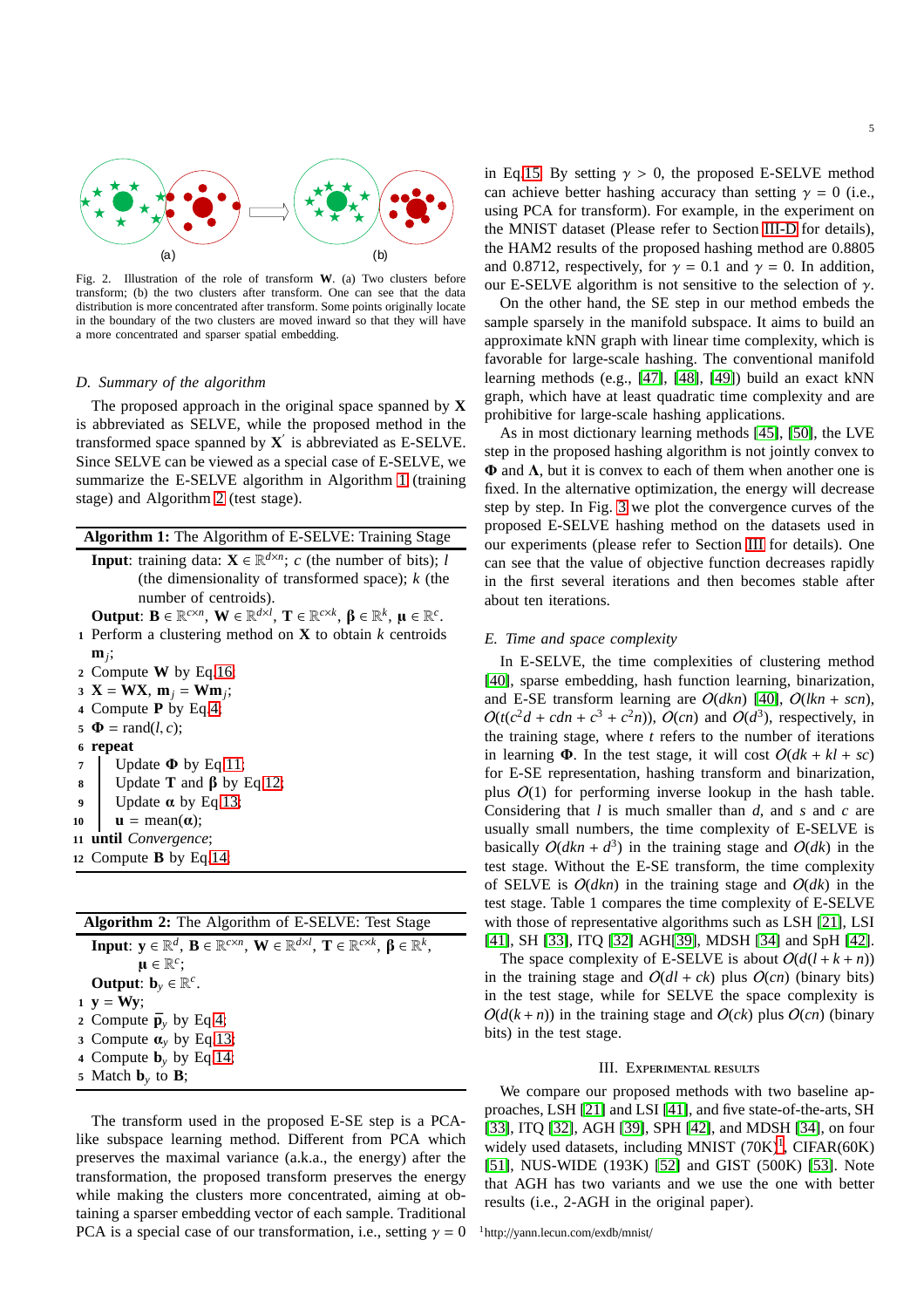

<span id="page-5-0"></span>Fig. 3. The convergence curves of E-SLVE model ( $\lambda = 1$ ,  $\gamma = 1$ ,  $c = 28$ , and  $k = 300$ ).

<span id="page-5-1"></span>

|                | Training stage         | Test stage   |
|----------------|------------------------|--------------|
| LSH            | O(1)                   | O(1)         |
| <b>LSI</b>     | $O(dn^2)$              | O(dc)        |
| <b>SH</b>      | $O(d^2n)$              | O(dc)        |
| <b>ITQ</b>     | $O(d^2n + c^3)$        | O(dc)        |
| AGH            | $O(dknT + k^2n + scn)$ | $O(dk + sc)$ |
| <b>MDSH</b>    | $O(d^2n)$              | O(dc)        |
| SpH            | $O(c^2 + cdn)$         | $O(dc^2)$    |
| <b>LVE</b>     | O(dn)                  | O(sc)        |
| <b>SELVE</b>   | O(dkn)                 | O(dk)        |
| <b>E-SELVE</b> | $O(dkn + d^3)$         | O(dk)        |

TABLE I Time complexity comparison between competing algorithms.

Note that  $c, d, k, n, s$ , and  $T$  are the length of binary codes, the dimensionality of the samples, the number of centroids, the training size, the number of nearest neighbors, and the iteration of k-means algorithm, respectively.

### *A. Datasets*

The MNIST dataset consists of 70,000 digit images of size  $28\times28$ . We use the Matlab format of MNIST dataset provided by [\[39\]](#page-12-13), [\[8\]](#page-8-7), including 69,000 training samples and 1,000 test samples. Following Liu et al. [\[39\]](#page-12-13), we split the MNIST dataset into two parts: a training set containing 69,000 data points and a test set of 1,000 data points. Because MNIST is fully annotated, we regard true nearest neighbors as semantic nearest neighbors based on the associated digit labels.

The CIFAR datasets consists of 60,000 colour images (size:  $32 \times 32$ ) from 10 classes, while each class has 6,000 samples. 50,000 images are used for training and the remaining 10,000 images are used for testing. For each image, a 512-dimensional GIST feature vector is extracted [\[54\]](#page-12-28). The CIFAR dataset is also fully annotated, and we regard their true nearest neighbors as semantic nearest neighbors based on the associated class labels.

The NUS-WIDE dataset originally contains 269,648 images associated with 81 ground truth concept tags. We pruned the original NUS-WIDE in our experiments based on the description in [18, 29]. First, a subset of 195,969 images was extracted, in which each image is annotated by at least one of the 21 most frequent labels. Second, we uniformly sampled 100 images from each of the 21 tags to form a query set of 2,100 images. The other 193,869 images serve as the training set. Third, each image is represented by a 500 dimensional SIFT feature vector. Finally, the ground truth is defined according to whether two images share at least one common tag.

In the GIST dataset [\[53\]](#page-12-27), we selected all the 500K learning vectors and 1,000 query vectors as our training dataset and query dataset, respectively. In GIST, each image is represented by a 960-dimensional GIST descriptor. The original ground truths in GIST were not designed for the training dataset. Similar to the setting in [\[26\]](#page-12-0), we use a nominal threshold of the average distance to the 50*th* nearest neighbours to determine whether a training sample returned for a given query sample is considered as a ground truth.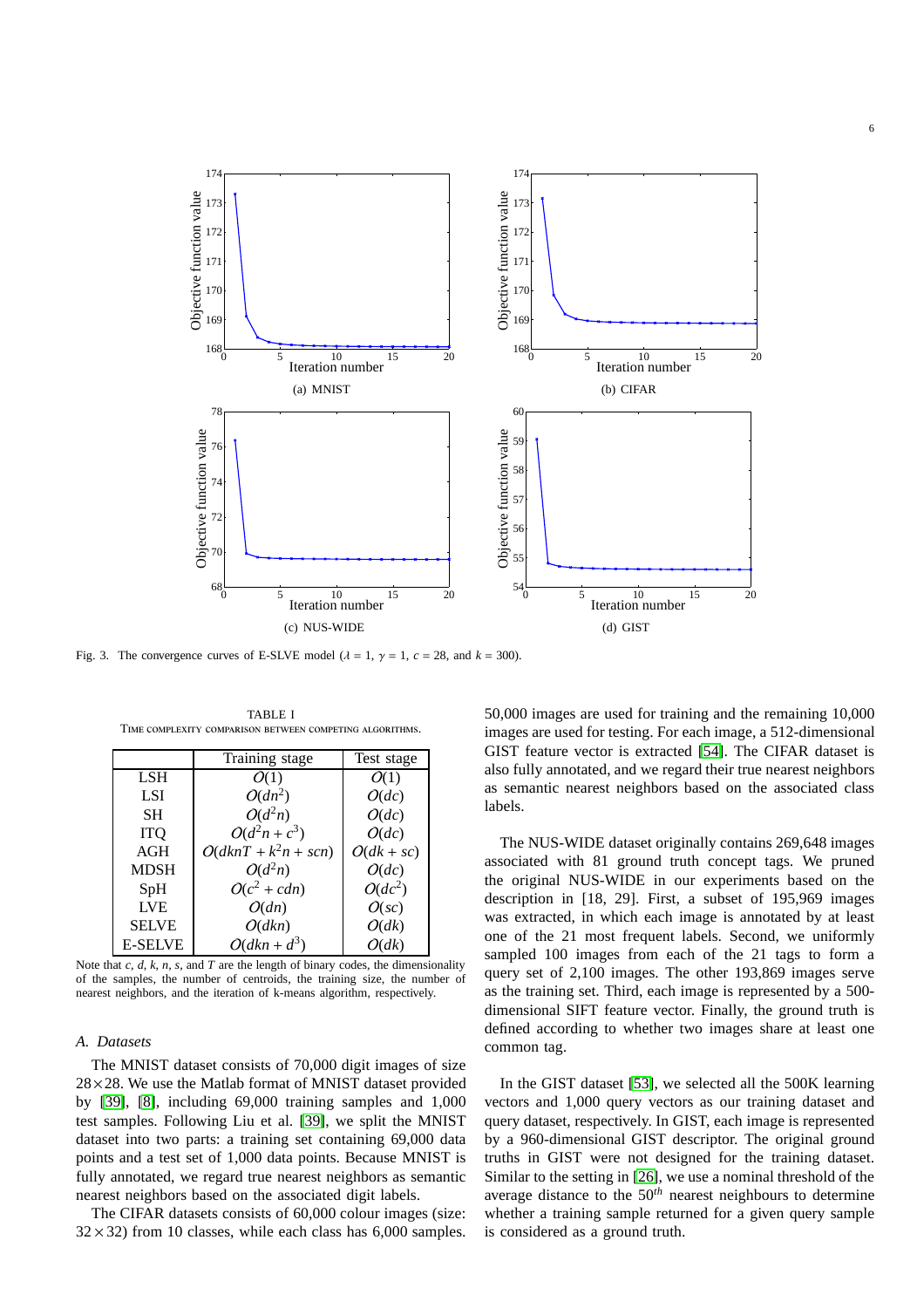#### *B. Evaluation criteria and comparison approaches*

In order to evaluate the proposed hashing approach, some quantitative criteria should be used. We follow the literatures (such as [\[8\]](#page-8-7), [\[39\]](#page-12-13)) to conduct two popular search procedures, i.e., hash lookup and Hamming ranking.

Hash lookup first constructs a lookup table for the binary codes of all data samples, and then returns the percentage of the data samples falling into a small Hamming radius centered at the query sample. For example, HAM2 (i.e., the Hamming radius is 2) means that the Hamming distance between the training samples and the query sample is smaller than 2. In our experiments, we employed HAM2 to evaluate the results of hash lookup. Although the complexity of hash lookup is constant, it may fail in the case of long hash codes because the Hamming codes space is very sparse so that only few samples fall into the same hash bucket as the query.

Hamming ranking ranks all the samples in the database based on their Hamming distances to the query sample and then returns the top ones. The complexity of Hamming ranking is linear. In our experiments, we employ the mean average precision (MAP) (i.e., the mean of all query samples' average precision) to evaluate the performance of Hamming ranking under different hash bits. Since computing MAP is slow on the two large datasets NUS-WIDE and GIST, following the literature [\[8\]](#page-8-7), [\[39\]](#page-12-13), we report the results of Mean Precision (MP) of the top-50K returned neighbors.

These two distinct criteria (i.e., Hash lookup and Hamming ranking) are designed to evaluate different characteristics of hashing techniques. The larger the HAM2 or MAP or MP, the better the hashing performance.

Besides, we use the precision-recall curve to measure the hashing performance. The definitions of precision and recall are as follows [\[37\]](#page-12-11):

$$
precision = \frac{Number\ of\ retrieved\ relevant\ images}{Total\ number\ of\ all\ retrieved\ images} \tag{17}
$$

$$
recall = \frac{Number\ of\ retrieved\ relevant\ images}{Total\ number\ of\ all\ relevant\ images} \tag{18}
$$

In order to more comprehensively evaluate the proposed hashing method, we evaluate three variants of it:

- LVE, i.e., using LVE to perform hashing in the original data space;
- SELVE, i.e., LVE with sparse embedding (SE);
- E-SELVE, i.e., LVE with enhanced SE (E-SE).

We compare LVE, SELVE and E-SELVE with the following representative and state-of-the-art hashing approaches.

- Locality Sensitive Hashing (LSH) [\[21\]](#page-8-20): LSH generates random linear functions as hash functions. Following the literature [\[32\]](#page-12-6), we generate a Gaussian random matrix as the projection matrix (i.e., the hash functions) in our experiments.
- Latent Semantic Indexing (LSI) [\[41\]](#page-12-15), [\[55\]](#page-12-29), [\[56\]](#page-12-30): Binarized Latent Semantic Indexing (LSI) employs truncated SVD [\[57\]](#page-13-0), [\[58\]](#page-13-1) to find the best low-rank description of original data **X**, i.e., the low-rank matrix **D** with minimum error  $||\mathbf{X}-\mathbf{D}||_F^2$ . Then the low-rank matrix **D** revealing the

underlying semantic structure of the original data matrix **X** is used to learn the hash functions.

- Spectral Hashing (SH) [\[33\]](#page-12-7): SH first conducts PCA on the original data, and then uses the analytical Laplacian eigenfunctions computed along the principal directions of the data for projection to generate the hash codes. It belongs to a PCA-like hashing method.
- Iterative Quantization (ITQ) [\[32\]](#page-12-6): ITQ first conducts PCA on the original data, and then learns an orthogonal matrix to solve the unbalanced variance problem on different PCA directions. ITQ, as a PCA-like hashing, has shown better performance than other PCA-like hashing methods (such as SH [\[33\]](#page-12-7), SKLSH [\[26\]](#page-12-0), and PCA-Nonorth [\[59\]](#page-13-2)).
- Anchor Graph Hashing (AGH) [\[39\]](#page-12-13): AGH is a manifoldlike hashing method. It first generates the new representation for each sample, and then uses eigenfunction generalization to encode test samples to solve the out-ofsample problem. AGH has shown superior performance to many state-of-the-art hashing methods, such as SH [\[33\]](#page-12-7), PCA-Nonorth [\[59\]](#page-13-2), KLSH [\[25\]](#page-8-24), SKLSH [\[26\]](#page-12-0), and PCA Hashing.
- Multidimensional Spectral Hashing (MDSH) [\[34\]](#page-12-8): Based on the observation that the relative performance of hashing can change dramatically with the definition of groundtruth neighbors, MDSH first reconstructs the affinity matrix of the data points, and then solves a binary matrix factorization problem of the affinity matrix, i.e., finding the top eigenvectors of the affinity matrix.
- Spherical Hashing (SpH) [\[42\]](#page-12-16): SpH first uses a hypersphere based hashing function to map spatially coherent data points into a binary code, and then tailors the hypersphere based binary coding scheme by designing a binary code distance function, namely, spherical Hamming distance.

Among the competing methods, LSH is the only datadependent hashing method. All the other methods, including the proposed LVE, SELVE and E-SELVE, belong to datadependent hashing methods.

### *C. Parameter setting*

In the proposed SELVE and E-SELVE, we set the parameters  $k = 300$ ,  $l = 300$  and  $s = 10$  on the GIST dataset, and set  $k = 300$ ,  $l = 300$  and  $s = 4$  on other three datasets. The parameter  $\lambda$  in Eq[.6](#page-2-3) is set via performing line search over  $\lambda = [0.01, 0.1, 1, 10, 100]$ . For the ESE step in E-SELVE, the parameter  $\gamma$  is also set by line search over  $\gamma = [0.01, 0.1, 1, 10, 100]$ . In the experiments, we vary the length of hash codes (i.e., number of hash bits) as [12, 16, 24, 28, 32, 48, 64]. The sensitivity of the proposed method to these parameters will be discussed in Section [III-E.](#page-7-0)

For all the other comparison approaches, the MATLAB codes are provided by the authors. We tune the parameters according to the corresponding papers.

#### <span id="page-6-0"></span>*D. Results*

The hashing results of all competing approaches are shown in Figs[.4-](#page-9-0)[6](#page-10-0) and Table [II.](#page-7-1) From Figs[.4](#page-9-0)[-6,](#page-10-0) we can have the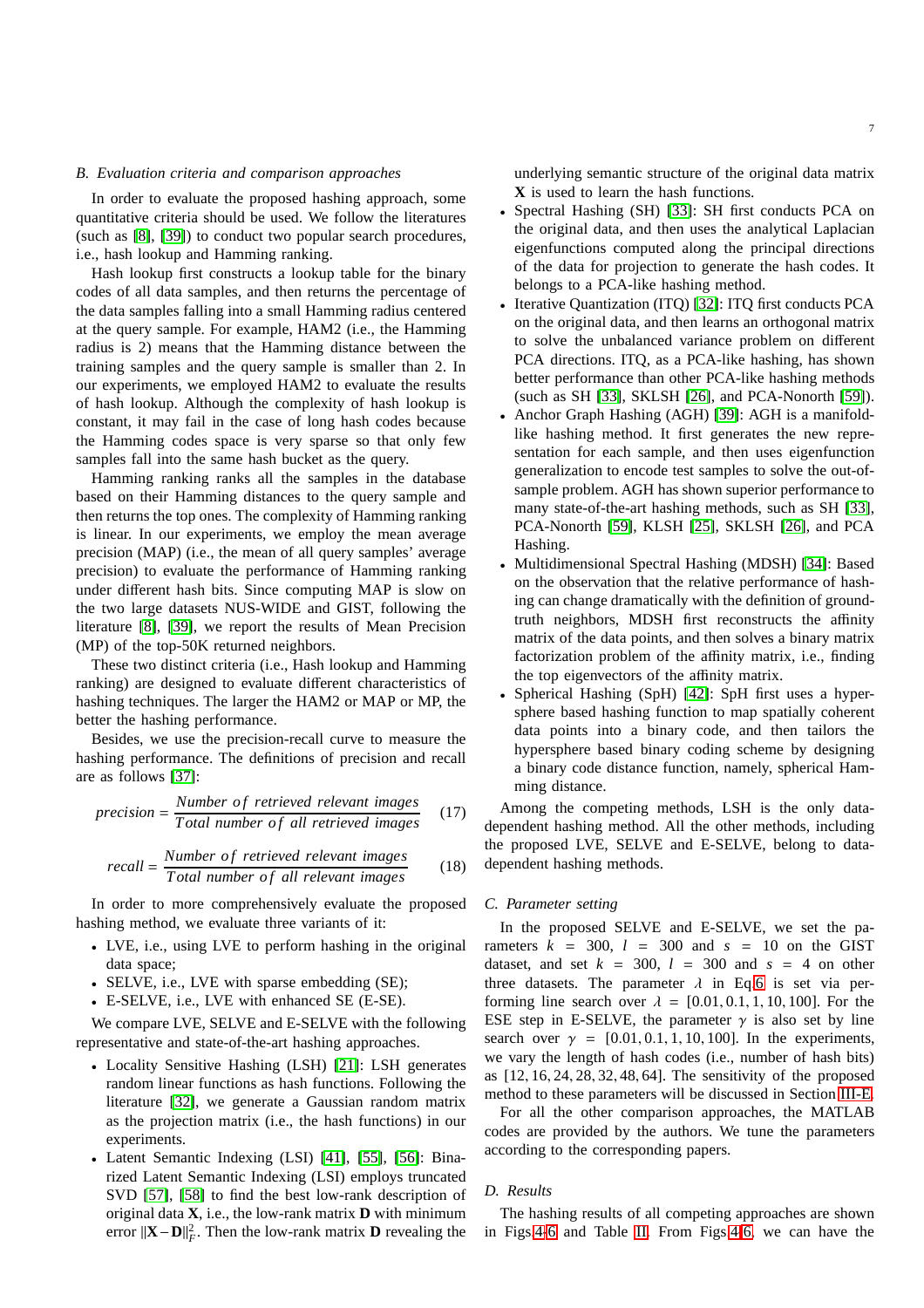<span id="page-7-1"></span>

| Methods        | <b>MNIST</b> |                      | <b>CIFAR</b> |                                 | <b>NUS-WIDE</b> |                      | <b>GIST</b> |                      |
|----------------|--------------|----------------------|--------------|---------------------------------|-----------------|----------------------|-------------|----------------------|
|                | training     | test                 | training     | test                            | training        | test                 | training    | test                 |
| <b>LSH</b>     | 1.871        | $2.7 \times 10^{-5}$ | 1.056        | $6.7 \times 10^{-7}$            | 4.321           | $2.5 \times 10^{-5}$ | 25.37       | $5.1 \times 10^{-4}$ |
| <b>LSI</b>     | 43.74        | $8.0 \times 10^{-6}$ | 90.41        | $4.2 \times 10^{-7}$            | 120.4           | $5.7 \times 10^{-6}$ | 801.6       | $1.0 \times 10^{-5}$ |
| <b>SH</b>      | 9.012        | $7.9 \times 10^{-5}$ | 5.306        | $6.6 \times 10^{-6}$            | 19.57           | $9.9 \times 10^{-5}$ | 97.56       | $8.7 \times 10^{-4}$ |
| <b>ITQ</b>     | 17.37        | $2.5 \times 10^{-5}$ | 16.89        | $1.3 \times \overline{10^{-6}}$ | 37.80           | $2.4 \times 10^{-5}$ | 228.1       | $4.5 \times 10^{-4}$ |
| AGH            | 24.75        | $5.8 \times 10^{-5}$ | 11.61        | $1.8 \times 10^{-6}$            | 31.51           | $7.1 \times 10^{-5}$ | 167.9       | $2.1 \times 10^{-4}$ |
| <b>MDSH</b>    | 10.77        | $1.5 \times 10^{-5}$ | 4.311        | $6.2 \times 10^{-6}$            | 13.72           | $1.3 \times 10^{-5}$ | 88.67       | $1.1 \times 10^{-4}$ |
| SpH            | 16.84        | $8.1 \times 10^{-5}$ | 12.09        | $8.0 \times 10^{-6}$            | 17.22           | $7.3 \times 10^{-5}$ | 91.50       | $7.2 \times 10^{-4}$ |
| <b>LVE</b>     | 23.99        | $3.6 \times 10^{-5}$ | 8.172        | $1.0 \times 10^{-6}$            | 25.85           | $6.7 \times 10^{-5}$ | 143.5       | $2.0 \times 10^{-4}$ |
| <b>SELVE</b>   | 24.87        | $5.4 \times 10^{-5}$ | 10.71        | $1.1 \times 10^{-6}$            | 30.20           | $9.1 \times 10^{-5}$ | 145.7       | $2.1 \times 10^{-4}$ |
| <b>E-SELVE</b> | 30.23        | $6.7 \times 10^{-5}$ | 15.93        | $2.6 \times 10^{-6}$            | 35.73           | $9.6 \times 10^{-5}$ | 207.9       | $7.3 \times 10^{-4}$ |

TABLE II CPU time (in seconds) for all hashing approaches by fixing code length as 28.

following findings. First, the proposed E-SELVE performs the best, while the proposed SELVE is very competitive with other approaches. More specifically, E-SELVE outperforms the other approaches, followed by SELVE, SpH, AGH, MDSH, ITQ, SH, LVE, LSI and LSH. It is not surprising that LSH performs the worst since it is a data-independent hashing method by randomly generating hash functions. Both SH and ITQ are PCA-like hashing methods but they solve the problem of unbalanced variances along different directions in different ways. ITQ employs an orthogonal transformation, while SH employs a separable Laplacian eigenfunction with uniform distribution, which is a too strong assumption for real data. As a result, ITQ outperforms SH in general, as shown in Fig. [6\(](#page-10-0)d) on the large dataset GIST.

The proposed SELVE method is basically a manifold-like hashing method, while E-SELVE further employs a PCA-like transformation before performing sparse embedding. Compared with the state-of-the-art manifold-like hashing method AGH, in most cases SELVE performs better, though AGH employs a more complex binarization process, i.e., hierarchical method. In addition, SELVE achieves its best performance with shorter binary code than AGH. These observations demonstrate that the proposed LVE process is very useful. From the experimental results, we can see that using LVE alone, the hashing performance is better than LSI and LSH but worse than other state-of-the-art methods such as SH, SpH, MDSH and AGH. With the SE step, the SELVE method outperforms all the competing methods. This indicates that the SE process is very important in our hashing framework. Compared with SELVE, E-SELVE performs consistently better. This demonstrates that the learned transform can make the SE process more effective. According to our experimental results, we can conclude that the SE process is the most important component in our E-SELVE framework.

From Fig[.4,](#page-9-0) we see that the precision decreases when the recall increases, and vice versa. This is because the value of precision is sensitive to true positive rate while that of recall is sensitive to false positive rate. E-SELVE has much better precision-recall curves than other methods (i.e., its precision decreases much more slowly with the increase of recall than others).

From Fig[.5,](#page-9-1) we see that all hashing methods first achieve their best HAM2 performance (i.e., the peak), and then drop. This is mainly because a longer binary code may lead to less retrieved results given the fixed Hamming distance threshold. Such a phenomenon has also been discussed in [\[39\]](#page-12-13), [\[60\]](#page-13-3). We can also see from Fig[.5](#page-9-1) that all competing approaches, except for AGH, achieve their best HAM2 performance when the number of hash bits is between 24 and 32. For example, the proposed SELVE and E-SELVE obtain their best HAM2 performance on all the four datasets with hash code of 28 bits. SpH, MDSH, ITQ, SH, LSI and LSH obtain their best HAM2 performance on all the four datasets with code length between 24 and 32. However, AGH obtains its best HAM2 performance when the code length is between 48 and 64. This shows that although AGH achieves the third best performance among all competing hashing algorithms, it needs to represent each sample with longer binary codes, which leads to more data storage cost and longer query time. Overall, from Fig[.5](#page-9-1) one can conclude that the proposed hashing framework achieves the best HAM2 results with short binary codes.

Finally, from Fig[.6](#page-10-0) we see that the MAP or MP results of all methods will increase with the increase of hash bits, while the proposed E-SELVE achieves the best MAP or MP results in almost all cases on the four databases. The results of SELVE are also very competitive.

Table [II](#page-7-1) lists the training time and test time of all methods. In terms of training time, LSI is the most time consuming one since it needs to conduct SVD on all the training samples. LSH is the fastest one, while ITQ, SpH, MDSH, AGH, SH, SELVE and E-SELVE have similar training time. In terms of test time on each test sample, LSI is the fastest one, while all the other methods are in the same order. This is consistent to the complexity analysis in Table [I.](#page-5-1) Overall, the proposed E-SELVE has comparable running time to state-of-the-arts but with better accuracy.

## <span id="page-7-0"></span>*E. Sensitivity to parameters*

We then test the proposed methods with different parameter settings. More specifically, we first report the results of SELVE and E-SELVE in terms of HAM2 by varying the number of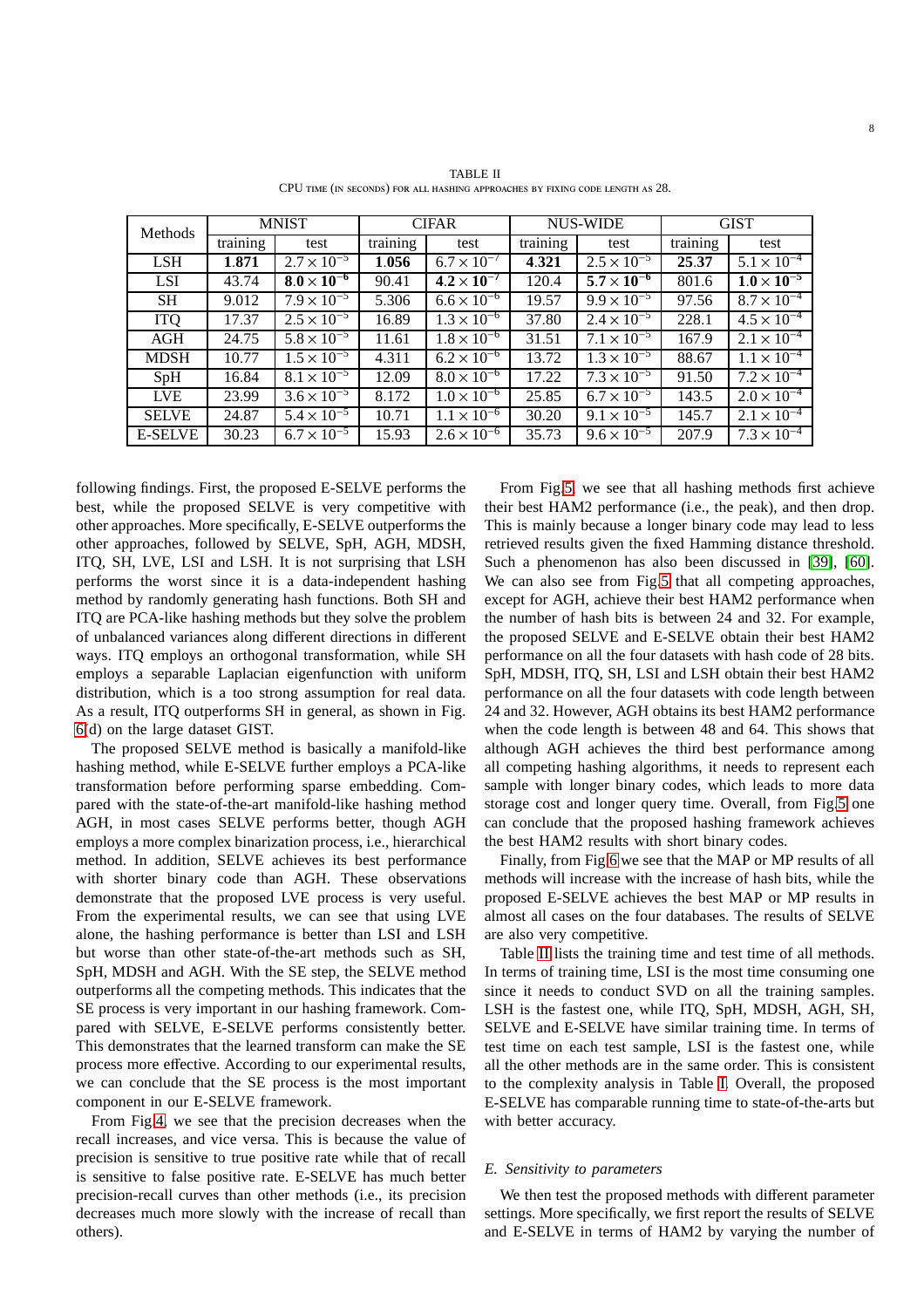centroids (i.e., setting *k* = [100, 200, 300, 400, 500, 600]). Then we test the HAM2 performance of E-SELVE via setting different dimensionality (i.e., setting *l* = [25, 50, 100, 200, 300, 600]) in the E-SE process. Finally, we test the HAM2 performance of E-SELVE via setting different values on  $\lambda$  and  $\gamma$ (i.e.,  $\lambda = [0.01, 0.1, 1, 10, 100]$  and  $\gamma = [0.01, 0.1, 1, 10, 100]$ ). The results are reported in Fig[.7,](#page-10-1) Fig[.8,](#page-11-0) and Fig[.9,](#page-11-1) respectively.

From Fig[.7,](#page-10-1) we see that increasing *k* can lead to better results of SELVE and E-SELVE. This is reasonable because using more clusters can more accurately describe the data distribution of the training samples. Nonetheless, using too many clusters will need much more computational cost. According to our experience, setting  $k \leq \sqrt{n}$  can make a good trade-off between the hashing accuracy and cost. From Fig[.8,](#page-11-0) we see that even with a small *l*, E-SELVE still obtains good performance. This validates the effectiveness and advantage of the E-SE step in the E-SELVE approach. From Fig. [9,](#page-11-1) one can clearly see that the proposed method is not sensitive to the setting  $\lambda$  in Eq[.6](#page-2-3) and  $\gamma$  in Eq[.15.](#page-3-5) In addition, we also found the proposed method is not also sensitive to the setting of the *s*. By varying *s* from 2 to 12, the hashing performance of E-SELVE does not vary much. We do not report the detailed results here to save space.

#### *F. The role of the centralized term in Eq[.6](#page-2-3)*

Finally, we validate the role of the centralized term  $\lambda \sum_{i=1}^{n} ||\mathbf{\alpha}_i - \mathbf{\mu}||_2^2$  in Eq[.6.](#page-2-3) This term is important in the proposed framework because it is designed to simultaneously generate hash functions and the binarization threshold. It can also reduce the impact of outliers. In Fig[.10,](#page-12-31) we test E-SELVE with (i.e., let  $\lambda = 1$  in Eq[.6\)](#page-2-3) and without (i.e., let  $\lambda = 0$  in Eq[.6\)](#page-2-3) the centralized term. It can be seen that E-SELVE with the centralized term always outperforms E-SELVE without the centralized term.

#### IV. CONCLUSION

<span id="page-8-25"></span>We proposed an effective sparse embedding and least variance encoding (SELVE) approach to hashing, aiming at high hashing accuracy with short binary codes. We first partitioned the whole training dataset into clusters and then represented each training sample by the normalized probabilities that it falls into the several closest clusters. Such a spatially sparse embedding process leads to advantages such as sparse representation, similarity preservation and linear time complexity. We then encoded the sparse embedding features of training samples over a dictionary to learn the explicit hash functions and the binarization threshold jointly, which makes the whole hashing process more accurate. In addition, by learning a transformation matrix to make the sample space more concentrated, an enhanced sparse embedding was developed to further improve the performance of SELVE. The experimental results on four benchmark datasets validated that SELVE and its enhanced counterpart, i.e., E-SELVE, achieve very promising hashing performance.

#### V. Acknowledgement

This research is supported by the HK PolyU research fund under grant No. G-YK79. Zi Huang is supported by the Australia Research Council (ARC) under research Grant ARC FT130101530. Xiaofeng Zhu is supported by the National Natural Science Foundation of China under grant 61263035 and the funding of Guangxi 100 Plan.

#### **REFERENCES**

- <span id="page-8-0"></span>[1] W. Bian and D. Tao, "Biased discriminant euclidean embedding for content-based image retrieval," *IEEE Trans. Image Process*, vol. 19, no. 2, pp. 545–554, 2010.
- <span id="page-8-1"></span>[2] S. Bondugula, "Survey of hashing techniques for compact bit representations of images."
- <span id="page-8-2"></span>[3] R. Datta, D. Joshi, J. Li, and J. Z. Wang, "Image retrieval: Ideas, influences, and trends of the new age," *ACM Comput. Surv.*, vol. 40, no. 2, 2008.
- <span id="page-8-3"></span>[4] J. He, S. Kumar, and S.-F. Chang, "On the difficulty of nearest neighbor search," in *ICML*, 2012.
- <span id="page-8-4"></span>[5] G. Shakhnarovich, T. Darrell, and P. Indyk, *Nearest-neighbor methods in learning and vision: theory and practice*. MIT press Cambridge, MA, USA:, 2005, vol. 3.
- <span id="page-8-5"></span>[6] L. Hong, Y. Qingwei, and Z. Tingkai, "Spectral clustering algorithm based on k-nearest neighbor measure," in *Information Science and Engineering (ICISE), 2010 2nd International Conference on*, 2010, pp. 5399–5402.
- <span id="page-8-6"></span>[7] J. Orava, "K-nearest neighbour kernel density estimation, the choice of optimal k," *Tatra Mount. Math. Pub.*, vol. 50, no. 1, p. 3950, 2012.
- <span id="page-8-7"></span>[8] J. Wang, S. Kumar, and S.-F. Chang, "Semi-supervised hashing for largescale search," *IEEE Trans. Pattern Anal. Mach. Intell.*, vol. 34, no. 12, pp. 2393–2406, 2012.
- <span id="page-8-8"></span>[9] E. Elhamifar and R. Vidal, "Sparse manifold clustering and embedding," in *NIPS*, 2011, pp. 55–63.
- <span id="page-8-9"></span>[10] J. Li, N. M. Allinson, D. Tao, and X. Li, "Multitraining support vector machine for image retrieval," *IEEE Trans. Image Process*, vol. 15, no. 11, pp. 3597–3601, 2006.
- <span id="page-8-10"></span>[11] D. Xu, S. Yan, D. Tao, S. Lin, and H.-J. Zhang, "Marginal fisher analysis and its variants for human gait recognition and content- based image retrieval," *IEEE Trans. Image Process*, vol. 16, no. 11, pp. 2811–2821, 2007.
- <span id="page-8-11"></span>[12] C. Silpa-Anan and R. Hartley, "Optimised kd-trees for fast image descriptor matching," in *CVPR*, 2008, pp. 1–8.
- <span id="page-8-12"></span>[13] S. M. Omohundro, "Efficient algorithms with neural network behavior," *Comp. Sys.*, vol. 1, no. 2, pp. 273–347, 1987.
- <span id="page-8-13"></span>[14] J. K. Uhlmann, "Satisfying general proximity/similarity queries with metric trees," *Inf. Process. Lett.*, vol. 40, no. 4, pp. 175–179, 1991.
- <span id="page-8-14"></span>[15] P. N. Yianilos, "Data structures and algorithms for nearest neighbor search in general metric spaces," in *SODA*, 1993, pp. 311–321.
- <span id="page-8-15"></span>[16] M. Muja and D. G. Lowe, "Fast approximate nearest neighbors with automatic algorithm configuration," in *VISAPP*, 2009, pp. 331–340.
- <span id="page-8-16"></span>[17] H. Jégou, F. Perronnin, M. Douze, J. Sánchez, P. Pérez, and C. Schmid, "Aggregating local image descriptors into compact codes," *IEEE Trans. Pattern Anal. Mach. Intell.*, vol. 34, no. 9, pp. 1704–1716, 2012.
- <span id="page-8-17"></span>[18] W. Liu, J. Wang, Y. Mu, S. Kumar, and S.-F. Chang, "Compact hyperplane hashing with bilinear functions," in *ICML*, 2012.
- <span id="page-8-18"></span>[19] J. He, S.-F. Chang, R. Radhakrishnan, and C. Bauer, "Compact hashing with joint optimization of search accuracy and time," in *CVPR*, 2011, pp. 753–760.
- <span id="page-8-19"></span>[20] D. Zhang, J. Wang, D. Cai, and J. Lu, "Self-taught hashing for fast similarity search," in *SIGIR*, 2010, pp. 18–25.
- <span id="page-8-20"></span>[21] A. Andoni and P. Indyk, "Near-optimal hashing algorithms for approximate nearest neighbor in high dimensions," *Commun. ACM*, vol. 51, no. 1, pp. 117–122, 2008.
- <span id="page-8-21"></span>[22] X. Zhu, Z. Huang, H. T. Shen, and X. Zhao, "Linear cross-modal hashing for efficient multimedia search," in *ACM MM*, 2013, pp. 143–152.
- <span id="page-8-22"></span>[23] M. Datar, N. Immorlica, P. Indyk, and V. S. Mirrokni, "Locality-sensitive hashing scheme based on p-stable distributions," in *SOCG*, 2004, pp. 253–262.
- <span id="page-8-23"></span>[24] A. Gionis, P. Indyk, and R. Motwani, "Similarity search in high dimensions via hashing," in *VLDB*, 1999, pp. 518–529.
- <span id="page-8-24"></span>[25] B. Kulis and K. Grauman, "Kernelized locality-sensitive hashing for scalable image search," in *ICCV*, 2009, pp. 2130–2137.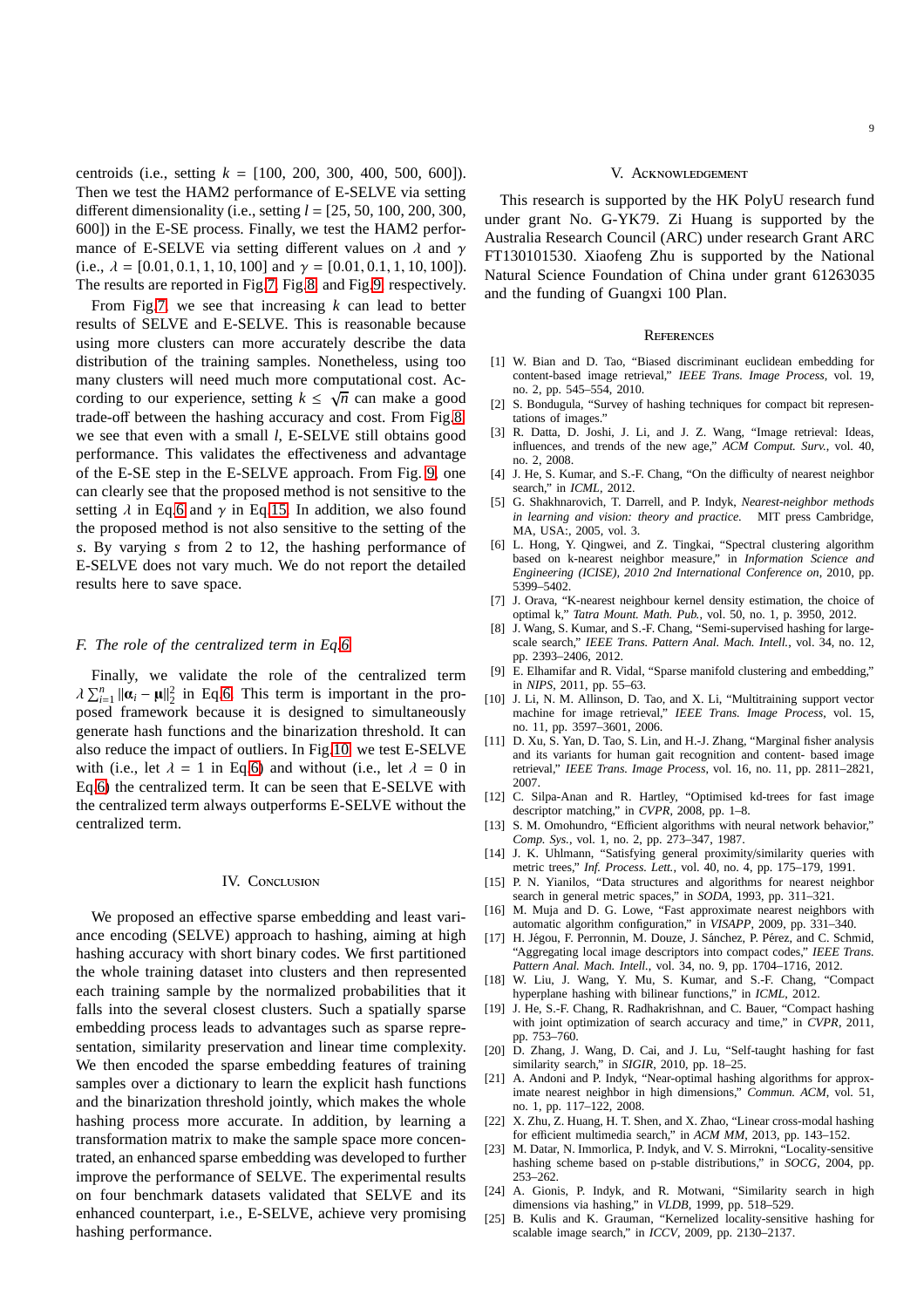

<span id="page-9-0"></span>Fig. 4. Precision-Recall curves of all approaches.





(b) CIFAR



<span id="page-9-1"></span>Fig. 5. HAM2 of all approaches. The legends are the same as Fig[.4.](#page-9-0)

LSH LSI SH ITQ AGH MDSH SpH LVE **SELVE** E−SELVE

LSH LSI SH ITQ AGH MDSH SpH LVE SELVE E−SELVE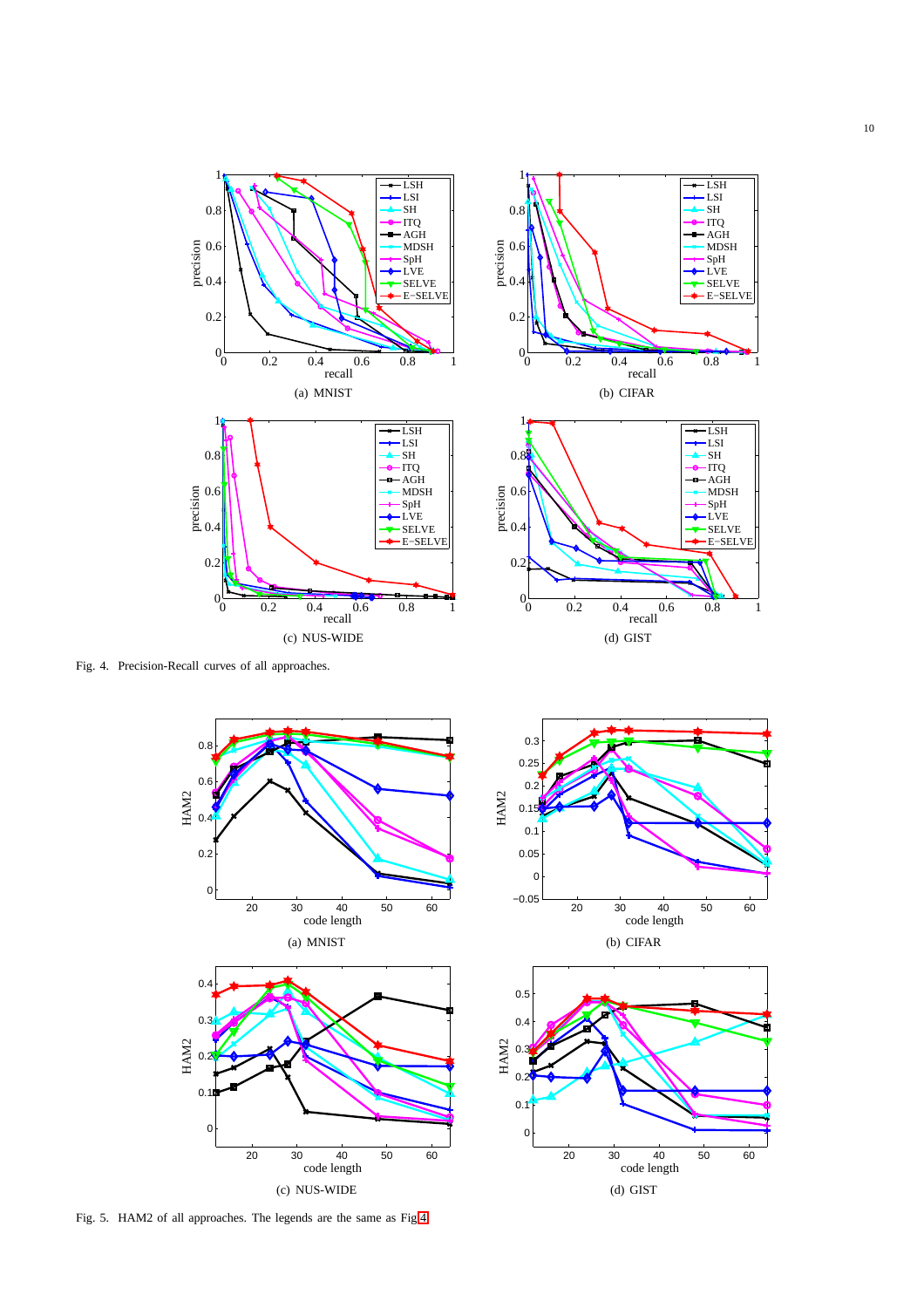

20 30 40 50 60

code length

(c) NUS-WIDE





<span id="page-10-0"></span>Fig. 6. MAP of all approaches. The legends are the same as Fig[.4.](#page-9-0)

0.35  $\overline{0}$ .  $0.45$  $\mathbf{0}$ 



<span id="page-10-1"></span>Fig. 7. HAM2 of the proposed E-SELVE and SELVE under different number of centroids by fixing *l* = 300 and *c* = 28.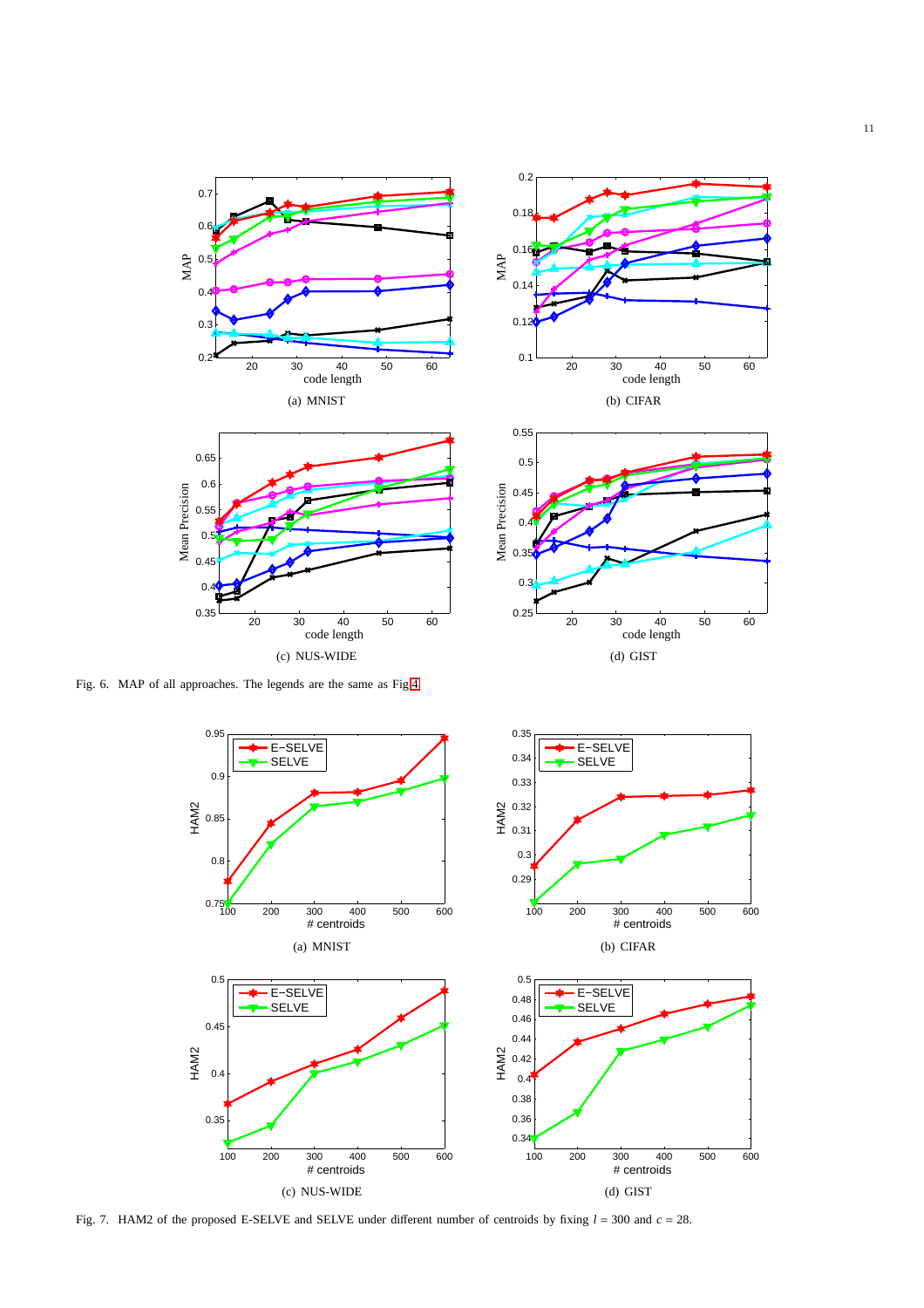

<span id="page-11-0"></span>Fig. 8. HAM2 of the proposed E-SELVE approach under different dimensions of the transformed space by **W** (*c* = 28 and *k* = 300).



<span id="page-11-1"></span>Fig. 9. HAM2 of the proposed E-SELVE with different values of  $\lambda$  and  $\gamma$  ( $c = 28$  and  $k = 300$ ).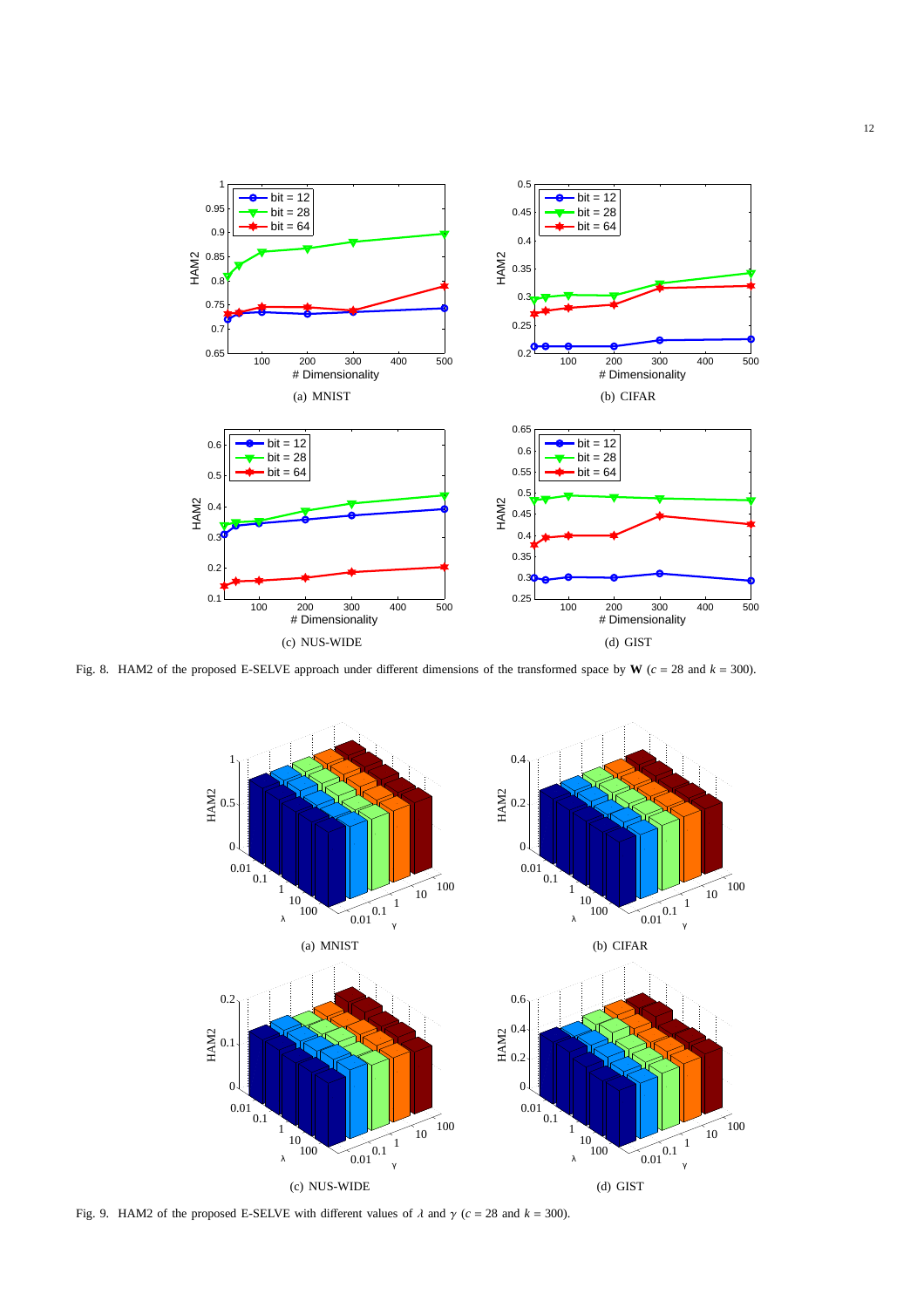

<span id="page-12-31"></span>Fig. 10. The HAM2 performance of the proposed E-SELVE with (i.e,  $\lambda = 1$ ) and without (i.e,  $\lambda = 0$ ) the centralized term in Eq[.6.](#page-2-3) We vary  $\gamma$  from 0.01 to 100 and fix *c* = 28 and *k* = 300.

- <span id="page-12-0"></span>[26] M. Raginsky and S. Lazebnik, "Locality-sensitive binary codes from shift-invariant kernels," in *NIPS*, 2009, pp. 1509–1517.
- <span id="page-12-1"></span>[27] M. Norouzi and D. J. Fleet, "Minimal loss hashing for compact binary codes," in *ICML*, 2011, pp. 353–360.
- <span id="page-12-2"></span>[28] M. Norouzi, A. Punjani, and D. J. Fleet, "Fast search in hamming space with multi-index hashing," in *CVPR*, 2012, pp. 3108–3115.
- <span id="page-12-3"></span>[29] J. Wang, S. Kumar, and S.-F. Chang, "Sequential projection learning for hashing with compact codes," in *ICML*, 2010, pp. 1127-1134.
- <span id="page-12-4"></span>[30] X. Zhu, Z. Huang, H. Cheng, J. Cui, and H. T. Shen, "Sparse hashing for fast multimedia search," *ACM Trans. Inf. Syst.*, vol. 31, no. 2, p. 9, 2013.
- <span id="page-12-5"></span>[31] Y. Gong and S. Lazebnik, "Iterative quantization: A procrustean approach to learning binary codes," in *CVPR*, 2011, pp. 817–824.
- <span id="page-12-6"></span>[32] Y. Gong, S. Lazebnik, A. Gordo, and F. Perronnin, "Iterative quantization: A procrustean approach to learning binary codes for large-scale image retrieval," in *IEEE Trans. Pattern Anal. Mach. Intell.*, 2012, p. accepted.
- <span id="page-12-7"></span>[33] Y. Weiss, A. Torralba, and R. Fergus, "Spectral hashing," in *NIPS*, 2008, pp. 1753–1760.
- <span id="page-12-8"></span>[34] Y. Weiss, R. Fergus, and A. Torralba, "Multidimensional spectral hashing," in *ECCV*, 2012, pp. 340–353.
- <span id="page-12-9"></span>[35] J. He, W. Liu, and S.-F. Chang, "Scalable similarity search with optimized kernel hashing," in *KDD*, 2010, pp. 1129–1138.
- <span id="page-12-10"></span>[36] Y. Liu, F. Wu, Y. Yang, Y. Zhuang, and A. G. Hauptmann, "Spline regression hashing for fast image search," *IEEE Trans. Image Process*, vol. 21, no. 10, pp. 4480–4491, 2012.
- <span id="page-12-11"></span>[37] D. Zhang, F. Wang, and L. Si, "Composite hashing with multiple information sources," in *SIGIR*, 2011, pp. 225–234.
- <span id="page-12-12"></span>[38] W. Kong and W.-J. Li, "Isotropic hashing," in *NIPS*, 2012, pp. 1655– 1663.
- <span id="page-12-13"></span>[39] W. Liu, J. Wang, S. Kumar, and S.-F. Chang, "Hashing with graphs," in *ICML*, 2011, pp. 1–8.
- <span id="page-12-14"></span>[40] X. Chen and D. Cai, "Large scale spectral clustering with landmarkbased representation," in *AAAI*, 2011, pp. 313–318.
- <span id="page-12-15"></span>[41] R. Salakhutdinov and G. E. Hinton, "Semantic hashing," *Int. J. Approx. Reasoning*, vol. 50, no. 7, pp. 969–978, 2009.
- <span id="page-12-16"></span>[42] J.-P. Heo, Y. Lee, J. He, S.-F. Chang, and S.-E. Yoon, "Spherical hashing," in *CVPR*, 2012, pp. 2957–2964.
- <span id="page-12-17"></span>[43] J. Goldberger, S. T. Roweis, G. E. Hinton, and R. Salakhutdinov, "Neighbourhood components analysis," in *NIPS*, 2004.
- <span id="page-12-18"></span>[44] C. Wu, J. Zhu, D. Cai, C. Chen, and J. Bu, "Semi-supervised nonlinear hashing using bootstrap sequential projection learning," *IEEE Trans. Knowl. Data Eng.*, vol. PP, no. 99, p. 1, 2012.
- <span id="page-12-19"></span>[45] J. Mairal, F. Bach, J. Ponce, and G. Sapiro, "Online learning for matrix factorization and sparse coding," *J. Mach. Learn. RES.*, vol. 11, pp. 19–60, 2010.
- <span id="page-12-20"></span>[46] M. Yang, L. Zhang, J. Yang, and D. Zhang, "Metaface learning for sparse representation based face recognition," in *ICIP*, 2010, pp. 1601–1604.
- <span id="page-12-21"></span>[47] X. He, D. Cai, and P. Nivogi, "Laplacian score for feature selection," in *NIPS*, 2005, pp. 1–8.
- <span id="page-12-22"></span>[48] S.-J. Wang, H.-L. Chen, X.-J. Peng, and C.-G. Zhou, "Exponential locality preserving projections for small sample size problem," *Neurocomputing*, vol. 74, no. 17, pp. 3654–3662, 2011.
- <span id="page-12-23"></span>[49] S.-J. Wang, S. Yan, J. Yang, C.-G. Zhou, and X. Fu, "A general exponential framework for dimensionality reduction," 2014.
- <span id="page-12-24"></span>[50] X. Zhu, Z. Huang, Y. Yang, H. T. Shen, C. Xu, and J. Luo, "Selftaught dimensionality reduction on the high-dimensional small-sized data," *Pattern Recognition*, vol. 46, no. 1, pp. 215–229, 2013.
- <span id="page-12-25"></span>[51] A. Torralba, R. Fergus, and W. T. Freeman, "80 million tiny images: A large data set for nonparametric object and scene recognition," *IEEE Trans. Pattern Anal. Mach. Intell.*, vol. 30, no. 11, pp. 1958–1970, 2008.
- <span id="page-12-26"></span>[52] T.-S. Chua, J. Tang, R. Hong, H. Li, Z. Luo, and Y. Zheng, "Nus-wide: a real-world web image database from national university of singapore,' in *CIVR*, 2009, pp. 48–56.
- <span id="page-12-27"></span>[53] H. Jégou, M. Douze, and C. Schmid, "Product quantization for nearest neighbor search," *CVPR*, vol. 33, no. 1, pp. 117–128, 2011.
- <span id="page-12-28"></span>[54] A. Oliva and A. Torralba, "Modeling the shape of the scene: A holistic representation of the spatial envelope," *Int. T. J. Comput. Vision*, vol. 42, no. 3, pp. 145–175, 2001.
- <span id="page-12-29"></span>[55] S. C. Deerwester, S. T. Dumais, T. K. Landauer, G. W. Furnas, and R. A. Harshman, "Indexing by latent semantic analysis," *JASIS*, vol. 41, no. 6, pp. 391–407, 1990.
- <span id="page-12-30"></span>[56] C. H. Papadimitriou, P. Raghavan, H. Tamaki, and S. Vempala, "Latent